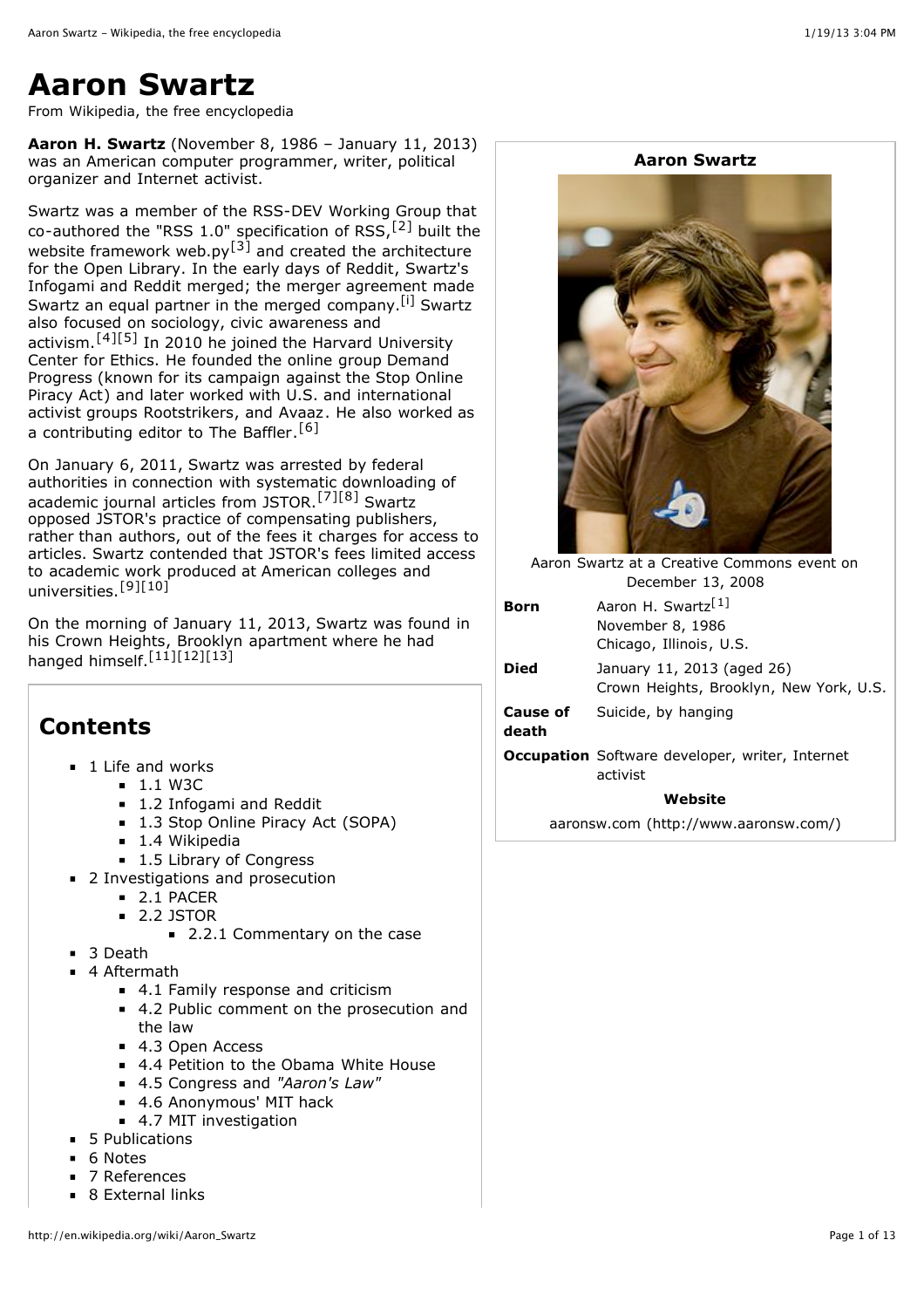## **Life and works**

Swartz was born in [Chicago,](http://en.wikipedia.org/wiki/Chicago,_Illinois) Illinois, the son of Susan and Robert Swartz.<sup>[\[14\]](http://en.wikipedia.org/wiki/Aaron_Swartz#cite_note-14)</sup> His father founded a software [company](http://en.wikipedia.org/wiki/Mark_Williams_Company), and from an early age Swartz immersed himself in the study of [computers,](http://en.wikipedia.org/wiki/Computer) computing, the [Internet](http://en.wikipedia.org/wiki/Cyberculture) and Internet culture.<sup>[\[15\]](http://en.wikipedia.org/wiki/Aaron_Swartz#cite_note-Life_Story-15)</sup> At age 13, he won the [ArsDigita](http://en.wikipedia.org/wiki/ArsDigita_Prize) Prize, a competition for young people who create "useful, educational, and collaborative" non-commercial [websites](http://en.wikipedia.org/wiki/Website). The prize included a trip to [Massachusetts](http://en.wikipedia.org/wiki/Massachusetts_Institute_of_Technology) Institute of Technology (MIT) and meetings with Internet notables. By age 14, Swartz was a member of the [working](http://en.wikipedia.org/wiki/Working_group) group that authored the [RSS](http://en.wikipedia.org/wiki/RSS) 1.0 web [syndication](http://en.wikipedia.org/wiki/Web_syndication) [specification](http://en.wikipedia.org/wiki/Formal_specification), a lesser-used offshoot of an earlier RSS version.<sup>[\[16\]](http://en.wikipedia.org/wiki/Aaron_Swartz#cite_note-16)</sup> Writing in [Yahoo!](http://en.wikipedia.org/wiki/Yahoo!_News) News, Virginia Heffernan said of Swartz, "he agitated without cease—or [compensation](http://en.wikipedia.org/wiki/Virginia_Heffernan) for the free-culture [movement."](http://en.wikipedia.org/wiki/North_Shore_Country_Day_School)<sup>[\[17\]](http://en.wikipedia.org/wiki/Aaron_Swartz#cite_note-17)</sup> Swartz attended North Shore Country Day School, a small private school in Winnetka, Illinois.<sup>[\[18\]](http://en.wikipedia.org/wiki/Aaron_Swartz#cite_note-18)</sup>

### **W3C**

Swartz served on the [RDF](http://en.wikipedia.org/wiki/Resource_Description_Framework) Core working group at the World Wide Web [Consortium](http://en.wikipedia.org/wiki/World_Wide_Web_Consortium) (W3C),  $^{[19]}$  $^{[19]}$  $^{[19]}$  and authored [RFC](http://en.wikipedia.org/wiki/Request_for_Comments) 3870, defining the [RDF/XML](http://en.wikipedia.org/wiki/RDF/XML) [content-type](http://en.wikipedia.org/wiki/Content-type).[\[20\]](http://en.wikipedia.org/wiki/Aaron_Swartz#cite_note-20)

### **Infogami and Reddit**

He later attended Stanford [University](http://en.wikipedia.org/wiki/Stanford_University), but he left after just one year.<sup>[\[15\]](http://en.wikipedia.org/wiki/Aaron_Swartz#cite_note-Life_Story-15)</sup> Instead he founded the software company Infogami, a [startup](http://en.wikipedia.org/wiki/Startup_company) that was funded by Y [Combinator](http://en.wikipedia.org/wiki/Y_Combinator_(company))'s first Summer Founders Program.<sup>[\[21\]](http://en.wikipedia.org/wiki/Aaron_Swartz#cite_note-wired-21)</sup>

Through the Y Combinator program, Swartz started the wiki platform Infogami (later used to support the web.py and Open [Library](http://en.wikipedia.org/wiki/Open_Library) sites), but he felt he needed co-founders to proceed. Y-Combinator organizers suggested that Infogami merge with [Reddit,](http://en.wikipedia.org/wiki/Reddit)<sup>[\[22\]](http://en.wikipedia.org/wiki/Aaron_Swartz#cite_note-infogami2007-22)[\[23\]](http://en.wikipedia.org/wiki/Aaron_Swartz#cite_note-startup-23)</sup> which it did in November 2005.<sup>[22][\[24\]](http://en.wikipedia.org/wiki/Aaron_Swartz#cite_note-Wired-arrest-24)</sup> While Reddit initially found it difficult to make money from the project, the site later gained in popularity, with millions of users visiting it each month. In late 2006, after months of negotiations, Reddit was sold to Condé Nast [Publications](http://en.wikipedia.org/wiki/Cond%C3%A9_Nast_Publications), owners of *[Wired](http://en.wikipedia.org/wiki/Wired_(magazine))* magazine.<sup>[\[15\]](http://en.wikipedia.org/wiki/Aaron_Swartz#cite_note-Life_Story-15)</sup> Swartz moved with his company to San Francisco to work on Wired, but he grew unhappy with the set-up<sup>[\[15\]](http://en.wikipedia.org/wiki/Aaron_Swartz#cite_note-Life_Story-15)</sup> and in January 2007, he was asked to resign from his position.<sup>[\[25\]](http://en.wikipedia.org/wiki/Aaron_Swartz#cite_note-A_Chat_with_Aaron_Swartz-25)</sup> Swartz described himself as being ill and suffering from a constant depressed mood throughout 2007.[\[26\]](http://en.wikipedia.org/wiki/Aaron_Swartz#cite_note-26) In September 2007, Swartz joined with Simon Carstensen and launched Jottit. In 2010–11 he was a [fellow](http://en.wikipedia.org/wiki/Research_fellow) at Harvard [University](http://en.wikipedia.org/wiki/Harvard_University)'s [Edmond](http://en.wikipedia.org/wiki/Edmond_Safra) J. Safra Center for Ethics.[\[27\]](http://en.wikipedia.org/wiki/Aaron_Swartz#cite_note-ibt-27)

Swartz was also the creator of the web.py Web [application](http://en.wikipedia.org/wiki/Web_application_framework) framework,<sup>[\[28\]](http://en.wikipedia.org/wiki/Aaron_Swartz#cite_note-infowo-28)</sup> and co-founded Demand Progress,<sup>[\[27\]](http://en.wikipedia.org/wiki/Aaron_Swartz#cite_note-ibt-27)</sup> a progressive advocacy group that organizes people via email and other media for "contacting Congress and other leaders, funding pressure tactics, and spreading the word" about targeted issues.[\[29\]](http://en.wikipedia.org/wiki/Aaron_Swartz#cite_note-29)

### **Stop Online Piracy Act (SOPA)**

Swartz was significantly involved with a campaign to prevent the passing of the Stop [Online](http://en.wikipedia.org/wiki/Stop_Online_Piracy_Act) Piracy Act (SOPA) bill that sought to monitor the Internet for copyright violations and would have made it easier for the U.S. government to shut down websites accused of violating copyright.[\[30\]](http://en.wikipedia.org/wiki/Aaron_Swartz#cite_note-stuff1-30)

Following the defeat of the bill, Swartz was the keynote speaker at the F2C:Freedom to Connect 2012 event in Washington, D.C., on May 21, 2012. His speech was titled "How we stopped SOPA"<sup>[\[31\]](http://en.wikipedia.org/wiki/Aaron_Swartz#cite_note-F2c2-31)</sup> and he informed the audience:

There's a battle going on right now, a battle to define everything that happens on the internet in terms of traditional things that the law understands... [Under SOPA], new technology, instead of



Swartz in 2002 (age 15) with [Lawrence](http://en.wikipedia.org/wiki/Lawrence_Lessig) Lessig at the launch party for Creative [Commons](http://en.wikipedia.org/wiki/Creative_Commons)



Swartz in 2012 protesting against Stop [Online](http://en.wikipedia.org/wiki/Stop_Online_Piracy_Act) Piracy Act (SOPA)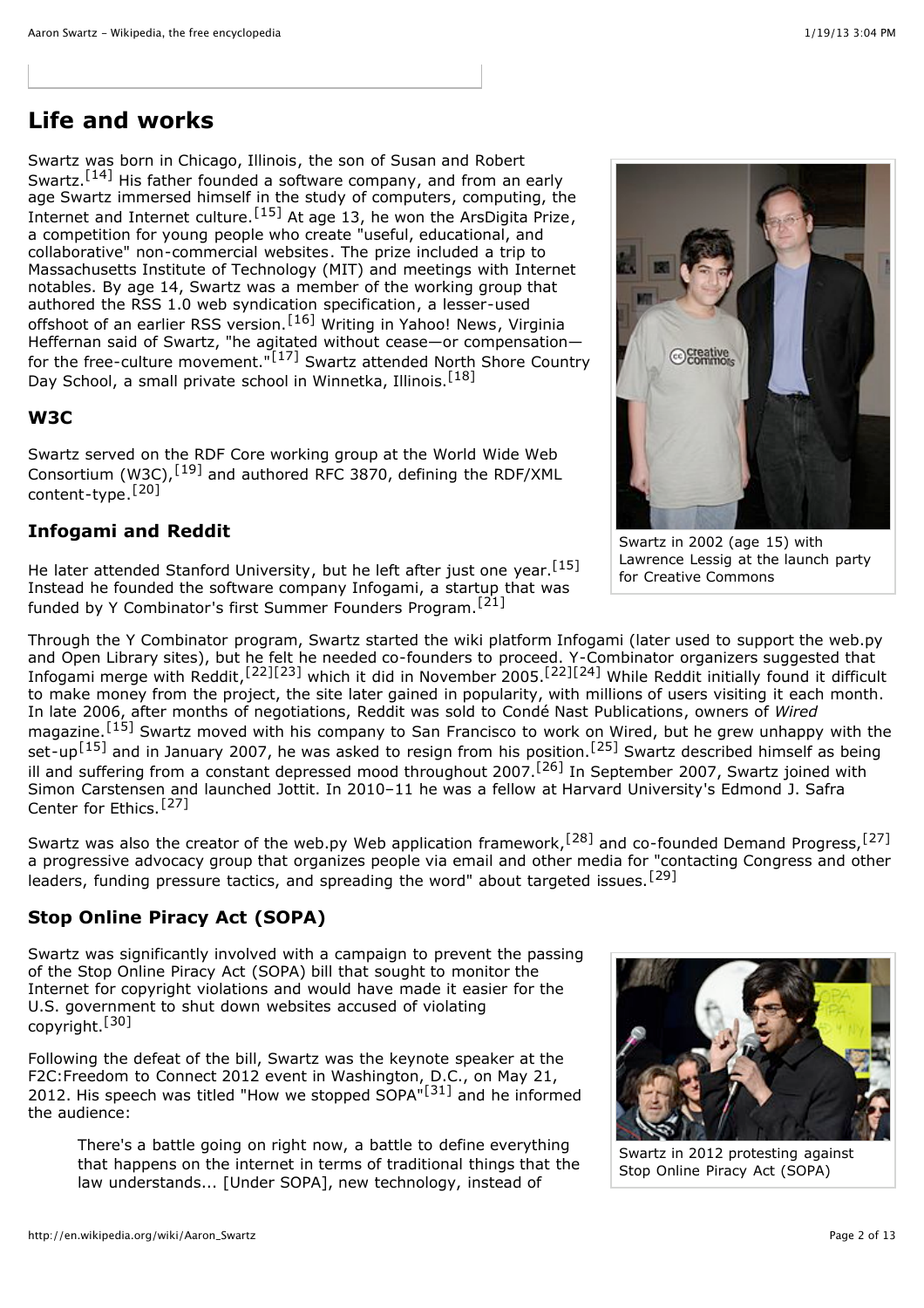bringing us greater freedom, would have snuffed out fundamental rights we'd always taken for granted.<sup>[\[30\]](http://en.wikipedia.org/wiki/Aaron_Swartz#cite_note-stuff1-30)</sup>

Swartz said SOPA was defeated by "the people themselves... We won this fight because everyone made themselves the hero of their own story. Everyone took it as their job to save this crucial freedom."<sup>[\[31\]](http://en.wikipedia.org/wiki/Aaron_Swartz#cite_note-F2c2-31)</sup> He was referring to a series of protests against the bill by numerous websites which were described by the Electronic Frontier [Foundation](http://en.wikipedia.org/wiki/Electronic_Frontier_Foundation) as the biggest in Internet history, with over 115 thousand sites altering their webpages.<sup>[\[32\]](http://en.wikipedia.org/wiki/Aaron_Swartz#cite_note-32)</sup>

In his speech Swartz also described how close the bill came to passing as a "bad dream". He added:

And it will happen again; sure, it will have another name, and maybe a different excuse, and probably do its damage in a different way, but make no mistake, the enemies of the freedom to connect have not disappeared. The fire in those politician's eyes has not been put out. There are a lot of people, a lot of powerful people, who wanna clamp down on the Internet.<sup>[\[31\]](http://en.wikipedia.org/wiki/Aaron_Swartz#cite_note-F2c2-31)</sup>

Swartz also presented on this topic at an event organized by ThoughtWorks.<sup>[\[33\]](http://en.wikipedia.org/wiki/Aaron_Swartz#cite_note-33)</sup>

### **Wikipedia**

Swartz volunteered as an editor at [Wikipedia](http://en.wikipedia.org/wiki/Wikipedia), and in 2006, he ran for the Wikimedia [Foundation's](http://en.wikipedia.org/wiki/Wikimedia_Foundation) Board of Directors, but he was unsuccessful. Also in 2006, Swartz wrote an analysis of how Wikipedia articles are written, and concluded that the bulk of the actual content comes from tens of thousands of occasional contributors, or "outsiders," each of whom may not make many other contributions to the site,<sup>[\[34\]](http://en.wikipedia.org/wiki/Aaron_Swartz#cite_note-34)</sup> while a core group of 500 to 1,000 regular editors tend to correct spelling and other formatting errors. According to Swartz: "The formatters aid the contributors, not the other way around."<sup>[\[35\]](http://en.wikipedia.org/wiki/Aaron_Swartz#cite_note-whowriteswikipedia-35)</sup>

His analysis contradicted that of Wikipedia co-founder [Jimmy](http://en.wikipedia.org/wiki/Jimmy_Wales) Wales, who believed the core group of regular editors were providing most of the content while thousands of others contributed to formatting issues. Swartz came to his conclusions by counting the total number of characters added by an editor to a particular article—while Wales counted the total number of edits. Swartz's analysis is described on his blog post and was part of his unsuccessful bid to be elected to Wikimedia's Board of Directors.<sup>[\[35\]](http://en.wikipedia.org/wiki/Aaron_Swartz#cite_note-whowriteswikipedia-35)</sup>



Swartz at 2009 Boston Wikipedia Meetup

### **Library of Congress**

Around 2006, Swartz acquired the [Library of](http://en.wikipedia.org/wiki/Library_of_Congress) Congress's complete bibliographic dataset: the library charged fees to access this, but as a government document, it was not copyright-protected within the USA. By posting the data in the Open [Library](http://en.wikipedia.org/wiki/Open_Library), Swartz made it freely available.<sup>[\[36\]](http://en.wikipedia.org/wiki/Aaron_Swartz#cite_note-36)</sup>

## **Investigations and prosecution**

### **PACER**

In 2008, Swartz downloaded, and released, approximately 20% of the Public Access to Court Electronic Records [\(PACER\)](http://en.wikipedia.org/wiki/PACER_(law)) database of United States [federal](http://en.wikipedia.org/wiki/United_States_federal_courts) court [documents managed](http://en.wikipedia.org/wiki/Administrative_Office_of_the_United_States_Courts) by the Administrative Office of the United States Courts.<sup>[\[37\]](http://en.wikipedia.org/wiki/Aaron_Swartz#cite_note-Schwartz2009-37)</sup>

PACER was charging 8 cents per page for information that [Carl Malamud](http://en.wikipedia.org/wiki/Carl_Malamud), who founded the nonprofit group [Public.resource.org,](http://en.wikipedia.org/wiki/Public.resource.org) contended should be free, because government-produced documents are not covered by copyright.[\[37\]](http://en.wikipedia.org/wiki/Aaron_Swartz#cite_note-Schwartz2009-37)[\[38\]](http://en.wikipedia.org/wiki/Aaron_Swartz#cite_note-Singel2009-38) The fees were "...plowed back to the courts to finance technology, but the system [ran] a budget surplus of some \$150 million, according to court reports," reported the New York [Times.](http://en.wikipedia.org/wiki/New_York_Times)<sup>[\[37\]](http://en.wikipedia.org/wiki/Aaron_Swartz#cite_note-Schwartz2009-37)</sup> PACER used technology that was "...designed in the bygone days of screechy telephone modems... put[ting] the nation's legal system behind a wall of cash and kludge."<sup>[\[37\]](http://en.wikipedia.org/wiki/Aaron_Swartz#cite_note-Schwartz2009-37)</sup> Malamud appealed to fellow activists, urging them to visit one of 17 libraries conducting a free trial of the PACER system, download court documents, and send them to him for public distribution.[\[37\]](http://en.wikipedia.org/wiki/Aaron_Swartz#cite_note-Schwartz2009-37)[\[38\]](http://en.wikipedia.org/wiki/Aaron_Swartz#cite_note-Singel2009-38)

After reading Malamud's call for action, <sup>[\[37\]](http://en.wikipedia.org/wiki/Aaron_Swartz#cite_note-Schwartz2009-37)</sup> Swartz visited the 7th U.S. Circuit Court of [Appeals](http://en.wikipedia.org/wiki/7th_U.S._Circuit_Court_of_Appeals) library in Chicago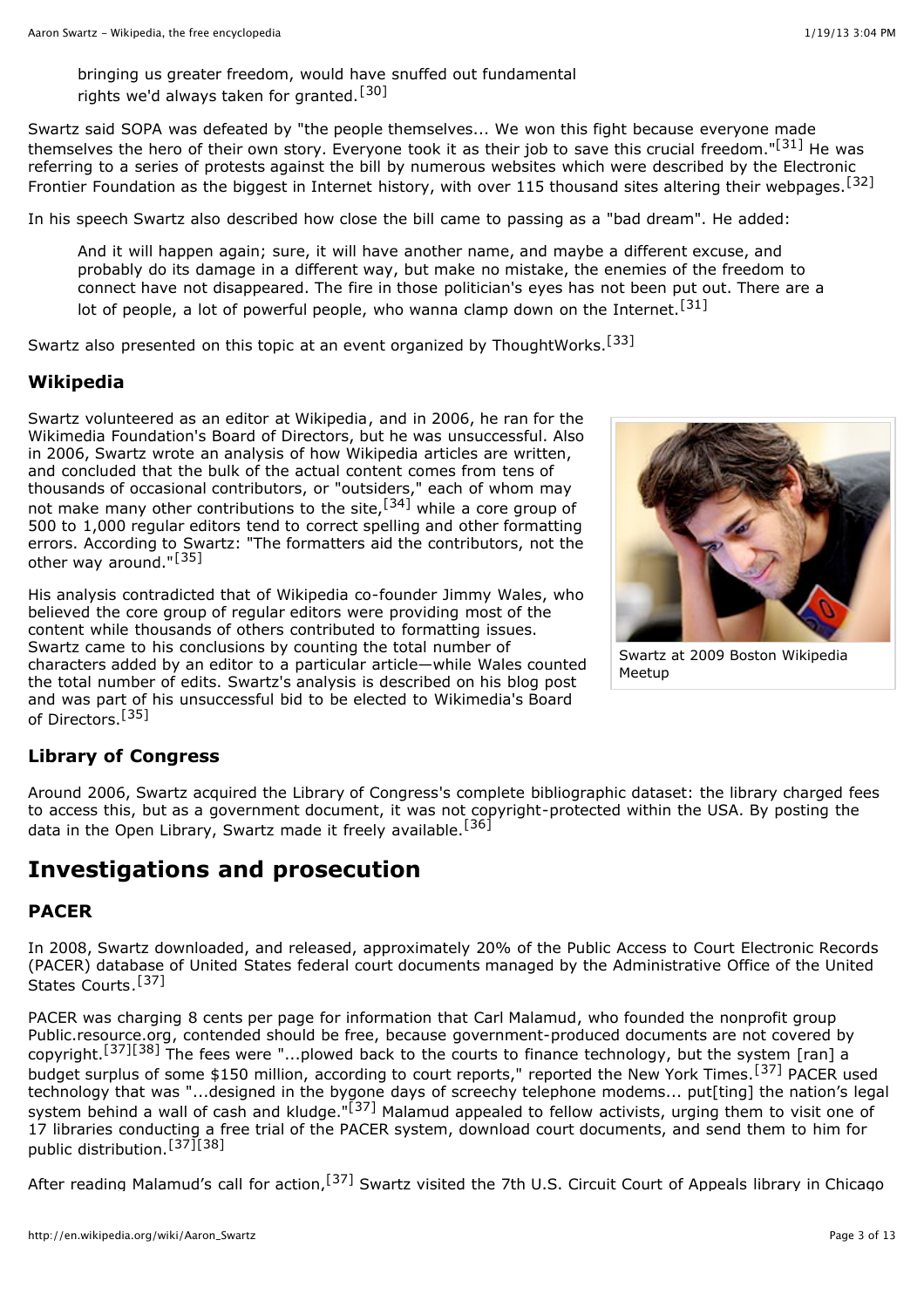and installed a Perl [computer](http://en.wikipedia.org/wiki/Scripting_language#General-purpose_dynamic_languages) script.<sup>[\[38\]](http://en.wikipedia.org/wiki/Aaron_Swartz#cite_note-Singel2009-38)</sup> From September 4-20, 2008, it accessed approximately 18,000,000 documents and uploaded them to a cloud [computing](http://en.wikipedia.org/wiki/Cloud_computing) service.<sup>[\[38\]](http://en.wikipedia.org/wiki/Aaron_Swartz#cite_note-Singel2009-38)</sup> He donated the documents, amounting to 19,856,160 pages, to Malamud's public.resource.org.[\[38\]](http://en.wikipedia.org/wiki/Aaron_Swartz#cite_note-Singel2009-38)

After reading Malamud's call for action, Swartz visited the 7th U.S. Circuit Court of [Appeals](http://en.wikipedia.org/wiki/7th_U.S._Circuit_Court_of_Appeals) library in Chicago

On September 29, 2008,<sup>[\[37\]](http://en.wikipedia.org/wiki/Aaron_Swartz#cite_note-Schwartz2009-37)</sup> the [GPO](http://en.wikipedia.org/wiki/United_States_Government_Printing_Office) suspended the free trial, "pending an evaluation" of the program.<sup>[37][\[38\]](http://en.wikipedia.org/wiki/Aaron_Swartz#cite_note-Singel2009-38)</sup> Swartz's actions were subsequently investigated by the [FBI](http://en.wikipedia.org/wiki/Federal_Bureau_of_Investigation).<sup>[\[37\]](http://en.wikipedia.org/wiki/Aaron_Swartz#cite_note-Schwartz2009-37)[\[38\]](http://en.wikipedia.org/wiki/Aaron_Swartz#cite_note-Singel2009-38)</sup> The case was closed after two months with no charges filed.[\[38\]](http://en.wikipedia.org/wiki/Aaron_Swartz#cite_note-Singel2009-38) Swartz learned the details of the investigation as a result of filing a Freedom of [Information](http://en.wikipedia.org/wiki/Freedom_of_Information_Act) Act (FOIA) request with the FBI and described their response as the "usual mess of confusions that shows the FBI's lack of sense of humor."<sup>[\[38\]](http://en.wikipedia.org/wiki/Aaron_Swartz#cite_note-Singel2009-38)</sup> PACER still charges per page, but customers using [Firefox](http://en.wikipedia.org/wiki/Firefox) have the option of donating documents into the public domain with a plug-in called RECAP.[\[38\]](http://en.wikipedia.org/wiki/Aaron_Swartz#cite_note-Singel2009-38)

#### **JSTOR**

In late 2010 and early 2011, Swartz downloaded about 4 million of [JSTOR](http://en.wikipedia.org/wiki/JSTOR)'s collection of [academic](http://en.wikipedia.org/wiki/Academic_journal) journal articles – which provides a limited number of articles to students and researchers free of charge. Swartz was a faculty member at Harvard [University](http://en.wikipedia.org/wiki/Harvard_University) which provided him with a JSTOR account. Over the course of a few weeks, he downloaded the documents from a network wiring closet at the [Massachusetts](http://en.wikipedia.org/wiki/Massachusetts_Institute_of_Technology) Institute of Technology and, in the process, crashed some of JSTOR's servers.[\[39\]](http://en.wikipedia.org/wiki/Aaron_Swartz#cite_note-39)[\[40\]](http://en.wikipedia.org/wiki/Aaron_Swartz#cite_note-jstor-statement-40)[\[41\]](http://en.wikipedia.org/wiki/Aaron_Swartz#cite_note-HuffPost_20130112-41)

In 2011, the New York Times wrote of the case: "A respected Harvard researcher who also is an Internet folk hero has been arrested in Boston on charges related to computer hacking, which are based on allegations that he downloaded articles that he was entitled to get free."<sup>[\[42\]](http://en.wikipedia.org/wiki/Aaron_Swartz#cite_note-42)</sup>

On July 19, 2011, a [grand](http://en.wikipedia.org/wiki/Grand_jury) jury indictment was unsealed, charging Swartz with wire [fraud,](http://en.wikipedia.org/wiki/Wire_fraud) [computer](http://en.wikipedia.org/wiki/Computer_fraud) fraud, unlawfully obtaining information from a protected [computer](http://en.wikipedia.org/wiki/Protected_computer) and recklessly damaging a protected computer.<sup>[\[43\]](http://en.wikipedia.org/wiki/Aaron_Swartz#cite_note-Internet_Activist_Charged_in_Data_Theft-43)</sup> According to the indictment, Swartz surreptitiously attached a laptop to MIT's computer network, which allowed him to "rapidly download an extraordinary volume of articles from JSTOR."<sup>[\[44\]](http://en.wikipedia.org/wiki/Aaron_Swartz#cite_note-CB1-44)</sup> Prosecutors in the case said Swartz acted with the intention of making the papers available on P2P [file-sharing](http://en.wikipedia.org/wiki/Peer-to-peer_file_sharing) sites.<sup>[\[45\]](http://en.wikipedia.org/wiki/Aaron_Swartz#cite_note-Feds:_Harvard_fellow_hacked_millions_of_papers-45)</sup>

Swartz surrendered to authorities, pleading not guilty on all counts, and was released on US\$100,000 unsecured bail.<sup>[\[46\]](http://en.wikipedia.org/wiki/Aaron_Swartz#cite_note-open-access-adv-46)</sup> After his arrest, JSTOR put out a statement saying it would not pursue civil litigation against him,<sup>[\[40\]](http://en.wikipedia.org/wiki/Aaron_Swartz#cite_note-jstor-statement-40)[46]</sup> while MIT did not comment on the proceedings.<sup>[\[47\]](http://en.wikipedia.org/wiki/Aaron_Swartz#cite_note-Lessig_20130113-47)</sup> Prosecution of the case continued, with charges of wire fraud and computer fraud, carrying a potential prison term of up to 35 years and a fine of up to \$1 million.<sup>[\[48\]](http://en.wikipedia.org/wiki/Aaron_Swartz#cite_note-crln-48)[\[49\]](http://en.wikipedia.org/wiki/Aaron_Swartz#cite_note-techdirt-49)</sup> One of Swartz's lawyers revealed prosecutors told him two days before Swartz's death that "Swartz would have to spend six months in prison and plead guilty to [all] 13 charges if he wanted to avoid going to trial."<sup>[\[50\]](http://en.wikipedia.org/wiki/Aaron_Swartz#cite_note-Post_20130113-50)</sup> After Swartz's death, his attorney Marty Weinberg told press that he "nearly negotiated a plea bargain in which Swartz would not serve any time", but that bargain failed because "JSTOR signed off on it, but MIT would not."<sup>[\[51\]](http://en.wikipedia.org/wiki/Aaron_Swartz#cite_note-51)</sup>

Assistant U.S. Attorneys Stephen P. [Heymann](http://en.wikipedia.org/wiki/Stephen_Heymann) and Scott L. Garland<sup>[\[41\]](http://en.wikipedia.org/wiki/Aaron_Swartz#cite_note-HuffPost_20130112-41)[\[52\]](http://en.wikipedia.org/wiki/Aaron_Swartz#cite_note-Wired_20130113-52)[\[53\]](http://en.wikipedia.org/wiki/Aaron_Swartz#cite_note-53)</sup> pursued the criminal case against Swartz under US Attorney Carmen Ortiz. The case tested the reach of the [Computer](http://en.wikipedia.org/wiki/Computer_Fraud_and_Abuse_Act) Fraud and Abuse Act, which was passed in 1984 to enhance the government's ability to prosecute hackers who accessed computers to steal information or to disrupt or destroy computer functionality.<sup>[\[54\]](http://en.wikipedia.org/wiki/Aaron_Swartz#cite_note-54)</sup>

Shortly before Swartz's death, [JSTOR](http://en.wikipedia.org/wiki/JSTOR) announced that it would make "more than 4.5 million articles" available to the public for free<sup>[\[55\]](http://en.wikipedia.org/wiki/Aaron_Swartz#cite_note-55)</sup> — the service was capped at three articles every two weeks, readable online only, with some downloadable for a fee.<sup>[\[56\]](http://en.wikipedia.org/wiki/Aaron_Swartz#cite_note-LibraryJournal-56)[\[57\]](http://en.wikipedia.org/wiki/Aaron_Swartz#cite_note-JSTOR_RaR-57)</sup> This announcement did not affect the prosecution, ongoing before his death.[*[citation](http://en.wikipedia.org/wiki/Wikipedia:Citation_needed) needed*]

#### **Commentary on the case**

U.S. Attorney Ortiz asserted after the 2011 indictment, "stealing is stealing, whether you use a computer command or a crowbar, and whether you take documents, data or dollars,"[\[58\]](http://en.wikipedia.org/wiki/Aaron_Swartz#cite_note-SwartzAaronPR-58) and that "if convicted on these charges, Swartz faces up to 35 years in prison, to be followed by three years of supervised release, restitution, forfeiture and a fine of up to \$1 million."[\[58\]](http://en.wikipedia.org/wiki/Aaron_Swartz#cite_note-SwartzAaronPR-58) In January 2013, after Swartz's death, she then said, "... this office's conduct was appropriate in bringing and handling this case. … this office sought an appropriate sentence that matched the alleged conduct – a sentence that we would recommend to the judge of six months in a low security setting. … At no time did this office ever seek – or ever tell Mr. Swartz's attorneys that it intended to seek – maximum penalties under the law."[\[59\]](http://en.wikipedia.org/wiki/Aaron_Swartz#cite_note-59)[\[60\]](http://en.wikipedia.org/wiki/Aaron_Swartz#cite_note-Ortiz2013-60)

[Tim](http://en.wikipedia.org/wiki/Tim_Wu) Wu, professor at the [Columbia](http://en.wikipedia.org/wiki/Columbia_Law_School) Law School wrote in the The New [Yorker,](http://en.wikipedia.org/wiki/The_New_Yorker) "The prosecutors forgot that, as public officials, their job isn't to try and win at all costs but to use the awesome power of criminal law to protect the public from actual harm." $[61]$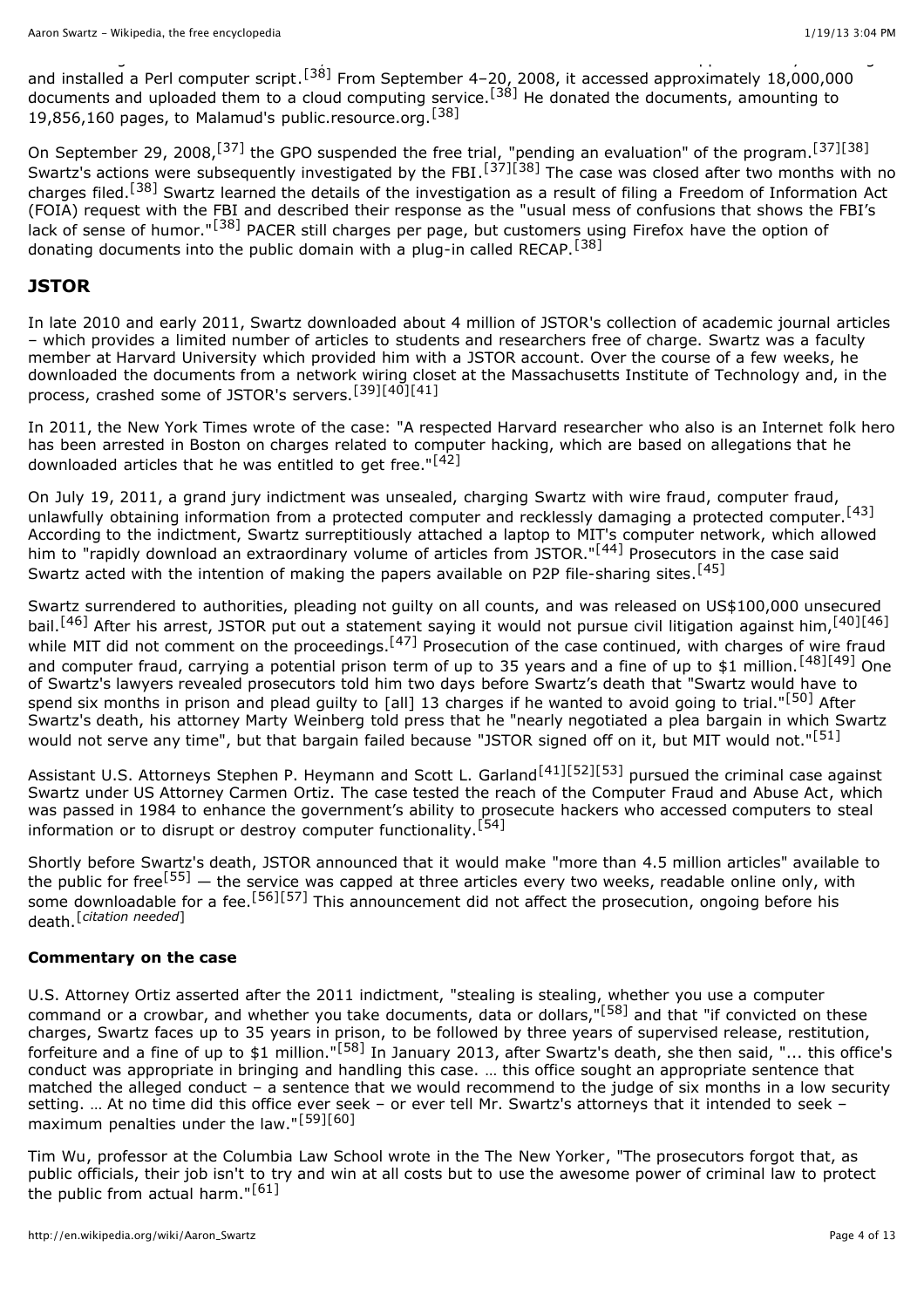George [Washington](http://en.wikipedia.org/wiki/George_Washington_University) University law professor and computer crime specialist Orin [Kerr](http://en.wikipedia.org/wiki/Orin_Kerr) wrote on the legal blog Volokh [Conspiracy,](http://en.wikipedia.org/wiki/Volokh_Conspiracy) "I think the charges against Swartz were based on a fair reading of the law. ... once the decision to charge the case had been made, the charges brought here were pretty much what any good federal prosecutor would have charged."[\[62\]](http://en.wikipedia.org/wiki/Aaron_Swartz#cite_note-62)[\[63\]](http://en.wikipedia.org/wiki/Aaron_Swartz#cite_note-63)[\[64\]](http://en.wikipedia.org/wiki/Aaron_Swartz#cite_note-64)

In response, [James](http://en.wikipedia.org/wiki/James_Boyle_(academic)) Boyle professor of law at the Duke [University](http://en.wikipedia.org/wiki/Duke_University_School_of_Law) School of Law wrote "I think that much of the rest of Orin's argument is – very uncharacteristically – rather one-sided. I think that in his descriptions of the facts, the issues surrounding prosecutorial discretion, and even sometimes of the law he tends to stress evidence against Aaron and to minimize or ignore facts," he added, "we shouldn't base prosecutorial decisions on the fact that Aaron knew smart and famous people who can wax eloquent about his virtues."[\[65\]](http://en.wikipedia.org/wiki/Aaron_Swartz#cite_note-65)

[MSNBC](http://en.wikipedia.org/wiki/MSNBC) contributor Chris [Hayes](http://en.wikipedia.org/wiki/Chris_Hayes_(journalist)) criticized the prosecutorial rationale, saying "at the time of his death Aaron was being prosecuted by the federal government and threatened with up to 35 years in prison and \$1 million in fines for the crime of – and I'm not exaggerating here – downloading too many free articles from the online database of scholarly work JSTOR."[\[66\]](http://en.wikipedia.org/wiki/Aaron_Swartz#cite_note-66) In July 2011, [David](http://en.wikipedia.org/wiki/David_Segal_(politician)) Segal of Demand [Progress](http://en.wikipedia.org/wiki/Demand_Progress), a group Swartz co-founded, said "This makes no sense. It's like trying to put someone in jail for allegedly checking too many books out of the library."[\[67\]](http://en.wikipedia.org/wiki/Aaron_Swartz#cite_note-67)[\[68\]](http://en.wikipedia.org/wiki/Aaron_Swartz#cite_note-68)[\[69\]](http://en.wikipedia.org/wiki/Aaron_Swartz#cite_note-69)

On January 12, 2013, Alex Stamos, a [computer](http://en.wikipedia.org/wiki/Computer_forensics) forensics investigator employed by the Swartz legal defense team, posted a summary online of the expert [testimony](http://en.wikipedia.org/wiki/Expert_witness) he had been prepared to present in the JSTOR case, concluding, "I know a criminal hack when I see it, and Aaron's downloading of journal articles from an unlocked closet is not an offense worth 35 years in jail,"<sup>[\[70\]](http://en.wikipedia.org/wiki/Aaron_Swartz#cite_note-70)</sup> the maximum length of incarceration that might have been imposed had Swartz lost at trial.

## **Death**

On the morning of January 11, 2013, Swartz was found dead in his Crown [Heights,](http://en.wikipedia.org/wiki/Crown_Heights,_Brooklyn) [Brooklyn](http://en.wikipedia.org/wiki/Brooklyn), apartment by his girlfriend.[\[71\]](http://en.wikipedia.org/wiki/Aaron_Swartz#cite_note-71)[\[13\]](http://en.wikipedia.org/wiki/Aaron_Swartz#cite_note-Time-13)[\[72\]](http://en.wikipedia.org/wiki/Aaron_Swartz#cite_note-NYDaily_20120112-72)[\[73\]](http://en.wikipedia.org/wiki/Aaron_Swartz#cite_note-CBS_20120112-73) A spokeswoman for New York's Medical [Examiner](http://en.wikipedia.org/wiki/Office_of_Chief_Medical_Examiner_of_the_City_of_New_York) reported that he had hanged himself.<sup>[\[13\]](http://en.wikipedia.org/wiki/Aaron_Swartz#cite_note-Time-13)[\[72\]](http://en.wikipedia.org/wiki/Aaron_Swartz#cite_note-NYDaily_20120112-72)[\[73\]](http://en.wikipedia.org/wiki/Aaron_Swartz#cite_note-CBS_20120112-73)[\[74\]](http://en.wikipedia.org/wiki/Aaron_Swartz#cite_note-NYT2013-74)[\[75\]](http://en.wikipedia.org/wiki/Aaron_Swartz#cite_note-lessig-obituary-75)</sup> No suicide note was found.<sup>[\[76\]](http://en.wikipedia.org/wiki/Aaron_Swartz#cite_note-76)</sup>

The family and partner of Swartz created a memorial Web site on which they issued a statement, saying, "He used his prodigious skills as a programmer and technologist not to enrich himself but to make the Internet and the world a fairer, better place."[\[77\]](http://en.wikipedia.org/wiki/Aaron_Swartz#cite_note-remember-77)

Swartz was eulogized by his friend and sometime attorney, [Lawrence](http://en.wikipedia.org/wiki/Lawrence_Lessig) Lessig, who called Swartz's prosecution an abuse of [proportionality,](http://en.wikipedia.org/wiki/Proportionality_(law)) saying further

For remember, we live in a world where the architects of the financial crisis regularly dine at the White House - and where even those brought to 'justice' never even have to admit any wrongdoing, let alone be labeled felons. In that world, the question this government needs to answer is why it was so necessary that Aaron Swartz be labeled a felon.<sup>[\[75\]](http://en.wikipedia.org/wiki/Aaron_Swartz#cite_note-lessig-obituary-75)</sup>

Author Cory [Doctorow](http://en.wikipedia.org/wiki/Cory_Doctorow) wrote: "Aaron had an unbeatable combination of political insight, technical skill, and intelligence about people and issues. I think he could have revolutionized American (and worldwide) politics. His legacy may still yet do so." $[78]$ 

Swartz's funeral services were held on January 15, 2013, at Central Avenue Synagogue in [Highland](http://en.wikipedia.org/wiki/Highland_Park,_Illinois) Park, Illinois. Tim [Berners-Lee,](http://en.wikipedia.org/wiki/Tim_Berners-Lee) the creator of the World Wide Web and perhaps Swartz's most admired role-model, delivered a eulogy at the service.<sup>[\[79\]](http://en.wikipedia.org/wiki/Aaron_Swartz#cite_note-79)[\[80\]](http://en.wikipedia.org/wiki/Aaron_Swartz#cite_note-80)</sup> Memorial events were scheduled for January 18 in Cambridge, Massachusetts,<sup>[\[81\]](http://en.wikipedia.org/wiki/Aaron_Swartz#cite_note-81)</sup> January 19 in New York City,  $[82][83]$  $[82][83]$  and January 24 in San Francisco.  $[84]$ 

# **Aftermath**

### **Family response and criticism**

On January 12, Swartz's family and partner issued a statement, criticizing the prosecutors and MIT.[\[77\]](http://en.wikipedia.org/wiki/Aaron_Swartz#cite_note-remember-77)

After Mitch [Kapor](http://en.wikipedia.org/wiki/Mitch_Kapor) posted the [statement](http://en.wikipedia.org/wiki/Thomas_J._Dolan) on [Twitter,](http://en.wikipedia.org/wiki/Twitter) Carmen Ortiz's husband, Tom Dolan, replied, criticizing the Swartz family: "Truly incredible that in their own son's obit they blame others for his death and make no mention of the 6-month offer."[\[85\]](http://en.wikipedia.org/wiki/Aaron_Swartz#cite_note-85) This comment triggered a backlash of criticisms including one from [Charles Pierce](http://en.wikipedia.org/wiki/Charles_Pierce),

Aaron's death is not simply a personal tragedy, it is the product of a criminal justice system rife with intimidation and prosecutorial overreach.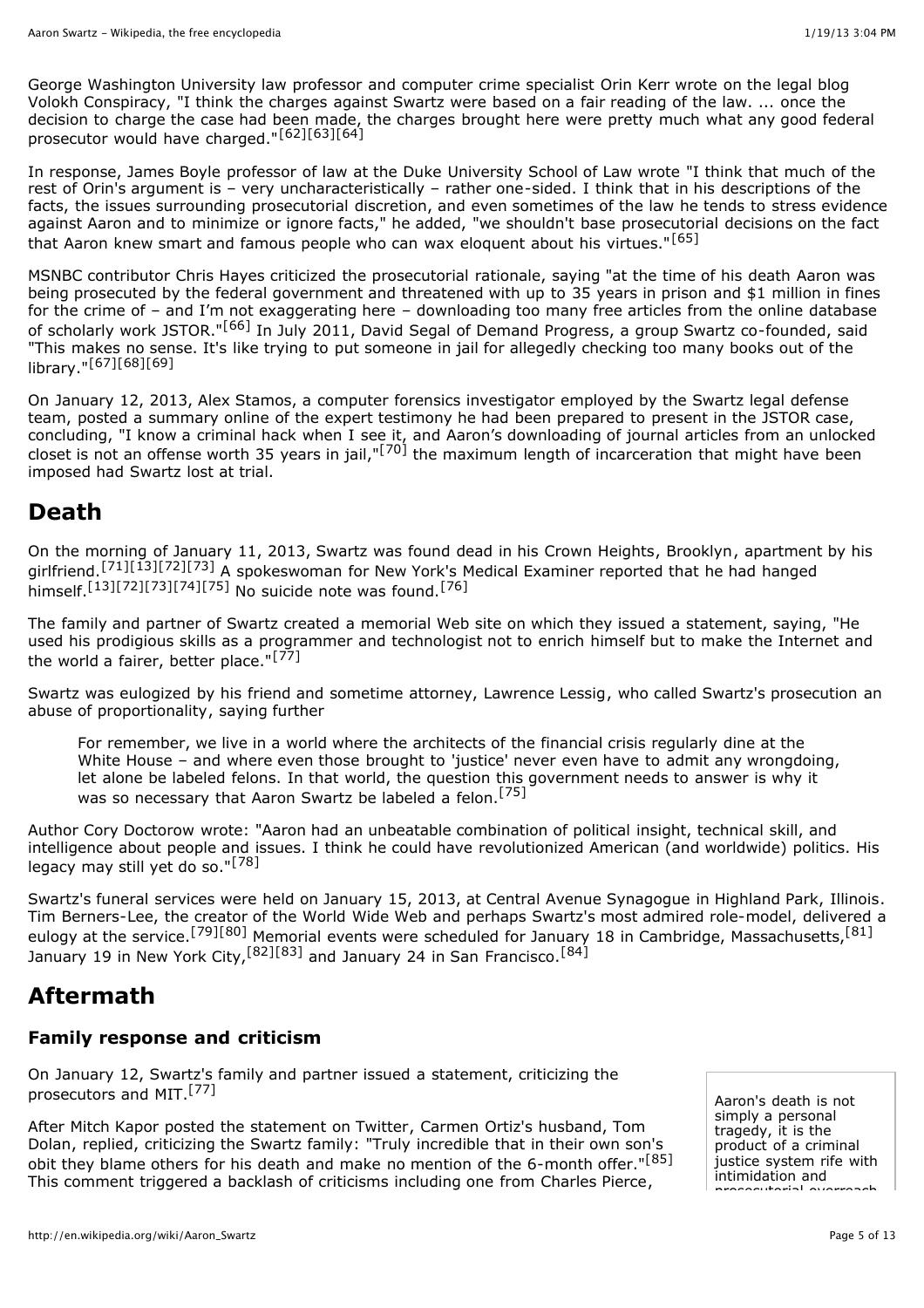political blogger for [Esquire,](http://en.wikipedia.org/wiki/Esquire) "And the glibness with which her husband and her defenders toss off a 'mere' six months in federal prison, low-security or not, is a further indication that something is seriously out of whack with the way our prosecutors think these days."[\[86\]](http://en.wikipedia.org/wiki/Aaron_Swartz#cite_note-86)

Andy Good, Swartz's initial lawyer, told columnist Kevin Cullen of *The [Boston](http://en.wikipedia.org/wiki/The_Boston_Globe) Globe*, "The thing that galls me is that I told Heymann the kid was a suicide risk, his reaction was a standard reaction in that office, not unique to Steve. He said, 'Fine, we'll lock him up.' I'm not saying they made Aaron kill himself. Aaron might have done this anyway. I'm saying they were aware of the risk, and they were heedless."[\[87\]](http://en.wikipedia.org/wiki/Aaron_Swartz#cite_note-87)

Swartz's father, an intellectual property consultant to MIT's computer lab, was reportedly "outraged by the university's handling of the matter, believing that it deviated from MIT's usual procedures".<sup>[\[30\]](http://en.wikipedia.org/wiki/Aaron_Swartz#cite_note-stuff1-30)</sup> Speaking at his son's funeral, Robert Swartz said: "He [Aaron] was killed by the government, and MIT betrayed all of its basic principles."[\[88\]](http://en.wikipedia.org/wiki/Aaron_Swartz#cite_note-LAT20130115-88)

### **Public comment on the prosecution and the law**

The Huffington Post reported that "Ortiz has faced significant backlash for pursuing the case against Swartz, including a petition to the White House to have her fired".<sup>[\[89\]](http://en.wikipedia.org/wiki/Aaron_Swartz#cite_note-89)[\[90\]](http://en.wikipedia.org/wiki/Aaron_Swartz#cite_note-90)</sup> Other news outlets have reported  $similarity.[91][92][93]$  $similarity.[91][92][93]$  $similarity.[91][92][93]$  $similarity.[91][92][93]$ 

Kelly Caine, a professor at Clemson [University](http://en.wikipedia.org/wiki/Clemson_University) who studies people's attitudes toward technology and privacy said Swartz "was doing this not to hurt anybody, not for personal gain, but because he believed that information should be free and open, and he felt it would help a lot of people."<sup>[\[30\]](http://en.wikipedia.org/wiki/Aaron_Swartz#cite_note-stuff1-30)</sup>

Chris [Soghoian,](http://en.wikipedia.org/wiki/Chris_Soghoian) a technologist and policy analyst with the [American](http://en.wikipedia.org/wiki/American_Civil_Liberties_Union) Civil Liberties Union, said: "Existing laws don't recognise the distinction between two types of computer crimes: malicious crimes committed for profit, such as the large-scale theft of bank data or corporate secrets; and cases where hackers break into systems to prove their skillfulness or spread information that they think should be available to the public."<sup>[\[30\]](http://en.wikipedia.org/wiki/Aaron_Swartz#cite_note-stuff1-30)</sup>

Technology writer Verena Dobnik wrote that "His case highlights society's uncertain, evolving view of how to treat people who break into computer systems and share data not to enrich themselves, but to make it available to  $others$ .["\[30\]](http://en.wikipedia.org/wiki/Aaron_Swartz#cite_note-stuff1-30)

### **Open Access**

In 2002, Swartz stated that when he died he wanted all the contents of his hard drives made publicly available.[\[94\]](http://en.wikipedia.org/wiki/Aaron_Swartz#cite_note-94)

A long-time supporter of Open [Access,](http://en.wikipedia.org/wiki/Open_Access) Swartz once wrote

The world's entire scientific and cultural heritage, published over centuries in books and journals, is increasingly being digitized and locked up by a handful of private corporations. Want to read the papers featuring the most famous results of the sciences? You'll need to send enormous amounts to publishers like Reed [Elsevier](http://en.wikipedia.org/wiki/Reed_Elsevier). There are those struggling to change this. The Open Access Movement has fought valiantly to ensure that scientists do not sign their copyrights away but instead ensure their work is published on the Internet, under terms that allow anyone to access it. [\[95\]](http://en.wikipedia.org/wiki/Aaron_Swartz#cite_note-95)

Supporters of Swartz responded to news of his death with an effort called *#pdftribute*[\[96\]](http://en.wikipedia.org/wiki/Aaron_Swartz#cite_note-96) to promote Open Access.<sup>[\[97\]](http://en.wikipedia.org/wiki/Aaron_Swartz#cite_note-97)[\[98\]](http://en.wikipedia.org/wiki/Aaron_Swartz#cite_note-98)</sup> Scholars posted links to their works, [accompanied](http://en.wikipedia.org/wiki/Open_Access) by the [hashtag](http://en.wikipedia.org/wiki/Hashtag) #PDFtribute.<sup>[\[99\]](http://en.wikipedia.org/wiki/Aaron_Swartz#cite_note-99)</sup>

### **Petition to the Obama White House**

After Swartz's death, more than 42,000 people signed an online petition<sup>[\[100\]](http://en.wikipedia.org/wiki/Aaron_Swartz#cite_note-100)</sup> to the White House calling for the removal of U.S. Attorney [Carmen](http://en.wikipedia.org/wiki/Carmen_Ortiz) Ortiz, "for overreach in the case of Aaron Swartz."[\[101\]](http://en.wikipedia.org/wiki/Aaron_Swartz#cite_note-101)

### **Congress and** *"Aaron's Law"*

Several members of the U.S. House of [Representatives](http://en.wikipedia.org/wiki/U.S._House_of_Representatives) — Rep. [Darrell](http://en.wikipedia.org/wiki/Darrell_Issa) Issa, Rep. [Jared](http://en.wikipedia.org/wiki/Jared_Polis) Polis, and Rep. Zoe Lofgren — all on the House Judiciary [Committee](http://en.wikipedia.org/wiki/House_Judiciary_Committee), raised questions about the government's handling of the case. Rep. Lofgren called it "pretty [outrageous".](http://en.wikipedia.org/wiki/Terms_of_service)[\[102\]](http://en.wikipedia.org/wiki/Aaron_Swartz#cite_note-Hill-102) She then introduced a bill, *[Aaron's](http://en.wikipedia.org/wiki/Aaron%27s_Law) Law*, to exclude terms of service violations from the 1984 Computer Fraud and Abuse Act and from the wire fraud statute.<sup>[\[103\]](http://en.wikipedia.org/wiki/Aaron_Swartz#cite_note-103)</sup> Lawrence

prosecutorial overreach. Decisions made by officials in the Massachusetts U.S. Attorney's office and at MIT contributed to his death.

Statement by family and partner of Aaron Swartz<sup>[\[77\]](http://en.wikipedia.org/wiki/Aaron_Swartz#cite_note-remember-77)</sup>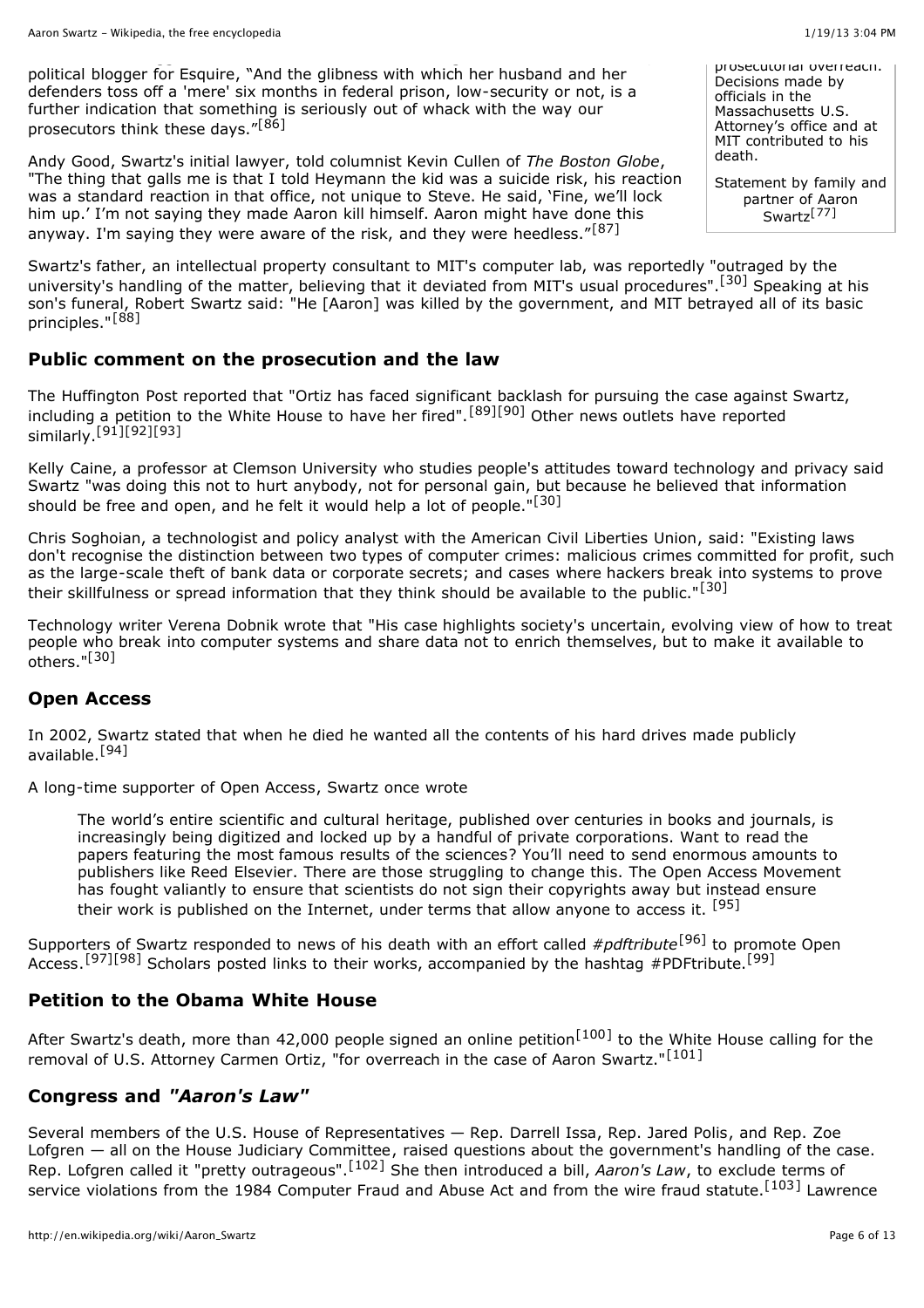Lessig wrote of the bill, "This is a critically important change... The CFAA was the hook for the government's bullying... This law would remove that hook. In a single line: no longer would it be a felony to breach a contract."[\[104\]](http://en.wikipedia.org/wiki/Aaron_Swartz#cite_note-104) Polis called the charges against Swartz "ridiculous and trumped up", while referring to Swartz as a "martyr".[\[102\]](http://en.wikipedia.org/wiki/Aaron_Swartz#cite_note-Hill-102) Issa, who chairs the House Oversight [Committee,](http://en.wikipedia.org/wiki/United_States_House_Committee_on_Oversight_and_Government_Reform) announced that he is investigating the Justice Department's actions in prosecuting Swartz's case.[\[102\]](http://en.wikipedia.org/wiki/Aaron_Swartz#cite_note-Hill-102)[\[105\]](http://en.wikipedia.org/wiki/Aaron_Swartz#cite_note-Huffington.2C_15-01-13-105)

Massachusetts Senator [Elizabeth](http://en.wikipedia.org/wiki/Elizabeth_Warren) Warren issued a statement saying "Aaron made remarkable contributions to our world, and his advocacy for Internet freedom, social justice, and Wall Street reform demonstrated both the power of his ideas and the depth of his commitment. The world is a poorer place without Aaron."[\[105\]](http://en.wikipedia.org/wiki/Aaron_Swartz#cite_note-Huffington.2C_15-01-13-105) Sen. John [Cornyn](http://en.wikipedia.org/wiki/John_Cornyn) published a "sharply-worded" letter[\[106\]](http://en.wikipedia.org/wiki/Aaron_Swartz#cite_note-106) to US Attorney General Eric [Holder](http://en.wikipedia.org/wiki/Eric_Holder) asking "On what basis did the U.S. Attorney for the District of Massachusetts conclude that her office's conduct was "appropriate?"" and "Was the prosecution of Mr. Swartz in any way retaliation for his exercise of his rights as a citizen under the Freedom of Information Act?"[\[107\]](http://en.wikipedia.org/wiki/Aaron_Swartz#cite_note-107)[\[108\]](http://en.wikipedia.org/wiki/Aaron_Swartz#cite_note-108)

### **Anonymous' MIT hack**

Members of [Anonymous](http://en.wikipedia.org/wiki/Anonymous_(group)) hacked the [Massachusetts](http://en.wikipedia.org/wiki/Massachusetts_Institute_of_Technology) Institute of Technology Web domain and replaced the title page with a tribute to Swartz, calling on members of the internet community to use Aaron's death as a rallying moment for the open access [movement](http://en.wikipedia.org/wiki/Open_access_movement). The banner included a list of demands for [improvements](http://en.wikipedia.org/wiki/US_copyright) in the US copyright system, and included an essay attributed to Aaron, entitled *Guerilla Open Access Manifesto.*[\[109\]](http://en.wikipedia.org/wiki/Aaron_Swartz#cite_note-109)

### **MIT investigation**

MIT appointed professor Hal [Abelson](http://en.wikipedia.org/wiki/Hal_Abelson) to lead an internal investigation of the school's choices and role in the prosecution.<sup>[\[110\]](http://en.wikipedia.org/wiki/Aaron_Swartz#cite_note-110)</sup>

## **Publications**

- Swartz, Aaron; Hendler, James (October 2001), "The Semantic Web: A Network of Content for the Digital City" [\(http://blogspace.com/rdf/SwartzHendler\)](http://blogspace.com/rdf/SwartzHendler) , *Proceedings of the Second Annual Digital Cities Workshop*, [Kyoto](http://en.wikipedia.org/wiki/Kyoto), [JP:](http://en.wikipedia.org/wiki/Japan) Blogspace, <http://blogspace.com/rdf/SwartzHendler>.
- Swartz, Aaron (Jan–Feb 2002). "MusicBrainz: A Semantic Web Service" [\(http://www.csee.umbc.edu/courses/771/papers/ieeeIntelligentSystems/webservices/musicBrainz.pdf\)](http://www.csee.umbc.edu/courses/771/papers/ieeeIntelligentSystems/webservices/musicBrainz.pdf) (PDF). *[IEEE](http://en.wikipedia.org/wiki/IEEE) Intelligent Systems* (UMBC) **17** (1): 76–77. [doi](http://en.wikipedia.org/wiki/Digital_object_identifier):10.1109/5254.988466 [\(http://dx.doi.org/10.1109%2F5254.988466\)](http://dx.doi.org/10.1109%2F5254.988466) . [ISSN](http://en.wikipedia.org/wiki/International_Standard_Serial_Number) 1541-1672 [\(//www.worldcat.org/issn/1541-1672\)](http://www.worldcat.org/issn/1541-1672) . [http://www.csee.umbc.edu/courses/771/papers/ieeeIntelligentSystems/webservices/musicBrainz.pdf.](http://www.csee.umbc.edu/courses/771/papers/ieeeIntelligentSystems/webservices/musicBrainz.pdf)
- [Gruber,](http://en.wikipedia.org/wiki/John_Gruber) John; Swartz, Aaron (December 2004), *Markdown definition* [\(http://daringfireball.net/projects/markdown/\)](http://daringfireball.net/projects/markdown/) , Daring fireball, [http://daringfireball.net/projects/markdown/.](http://daringfireball.net/projects/markdown/)
- Swartz, Aaron (July 2008). "Guerilla Open Access Manifesto" [\(http://archive.org/stream/GuerillaOpenAccessManifesto/Goamjuly2008\\_djvu.txt\)](http://archive.org/stream/GuerillaOpenAccessManifesto/Goamjuly2008_djvu.txt) . [http://archive.org/stream/GuerillaOpenAccessManifesto/Goamjuly2008\\_djvu.txt](http://archive.org/stream/GuerillaOpenAccessManifesto/Goamjuly2008_djvu.txt).

## **Notes**

**[^](http://en.wikipedia.org/wiki/Aaron_Swartz#ref_merger)** Swartz is regularly attributed as a co-founder of [Reddit,](http://en.wikipedia.org/wiki/Reddit) but the title is the source of controversy. After the merger of Infogami and Reddit, Swartz was an equal owner of parent company Not a Bug, Inc. along with Reddit co-founders Steve Huffman and Alexis [Ohanian.](http://en.wikipedia.org/wiki/Alexis_Ohanian) Swartz was referred to as "co-founder" in the press, by [investor/advisor](http://en.wikipedia.org/wiki/Steve_Huffman) Paul [Graham](http://en.wikipedia.org/wiki/Paul_Graham_(computer_programmer)) (who recommended the merger), and in early comments by Ohanian.[\[111\]](http://en.wikipedia.org/wiki/Aaron_Swartz#cite_note-111) By mid-2011, when *Wired* wrote a piece on Swartz's court case, Ohanian said he preferred to describe Swartz as a 'co-owner' rather than co-founder.[\[24\]](http://en.wikipedia.org/wiki/Aaron_Swartz#cite_note-Wired-arrest-24) *Wired* used the latter title, commenting: "For lack of an accurate term for someone who joins a company early—but after launch—and who gets paid largely in equity, we use the term co-founder in this story."<sup>[\[24\]](http://en.wikipedia.org/wiki/Aaron_Swartz#cite_note-Wired-arrest-24)</sup>

## **References**

- 1. **[^](http://en.wikipedia.org/wiki/Aaron_Swartz#cite_ref-thetech_1-0)** Cai, Anne (January 12, 2013). "Aaron Swartz commits suicide" [\(http://tech.mit.edu/V132/N61/swartz.html\)](http://en.wikipedia.org/wiki/The_Tech_(newspaper)) . *The Tech*. [Massachusetts](http://en.wikipedia.org/wiki/Massachusetts_Institute_of_Technology) Institute of Technology. <http://tech.mit.edu/V132/N61/swartz.html>. Retrieved January 12, 2013.
- 2. **[^](http://en.wikipedia.org/wiki/Aaron_Swartz#cite_ref-2)** "Introdution: Aaron Swartz" [\(http://lists.w3.org/Archives/Public/w3c-rdfcore-wg/2001Apr/0062.html\)](http://lists.w3.org/Archives/Public/w3c-rdfcore-wg/2001Apr/0062.html) . <http://lists.w3.org/Archives/Public/w3c-rdfcore-wg/2001Apr/0062.html>. Retrieved January 13, 2013.
- 3. **[^](http://en.wikipedia.org/wiki/Aaron_Swartz#cite_ref-3)** "official site" [\(http://webpy.org/\)](http://webpy.org/) . Web.py. <http://webpy.org/>. Retrieved January 16, 2013.
- 4. **[^](http://en.wikipedia.org/wiki/Aaron_Swartz#cite_ref-4)** Swartz, Aaron. "Sociology or Anthropology" [\(http://www.aaronsw.com/weblog/socvanthro\)](http://www.aaronsw.com/weblog/socvanthro) . *Raw Thought*.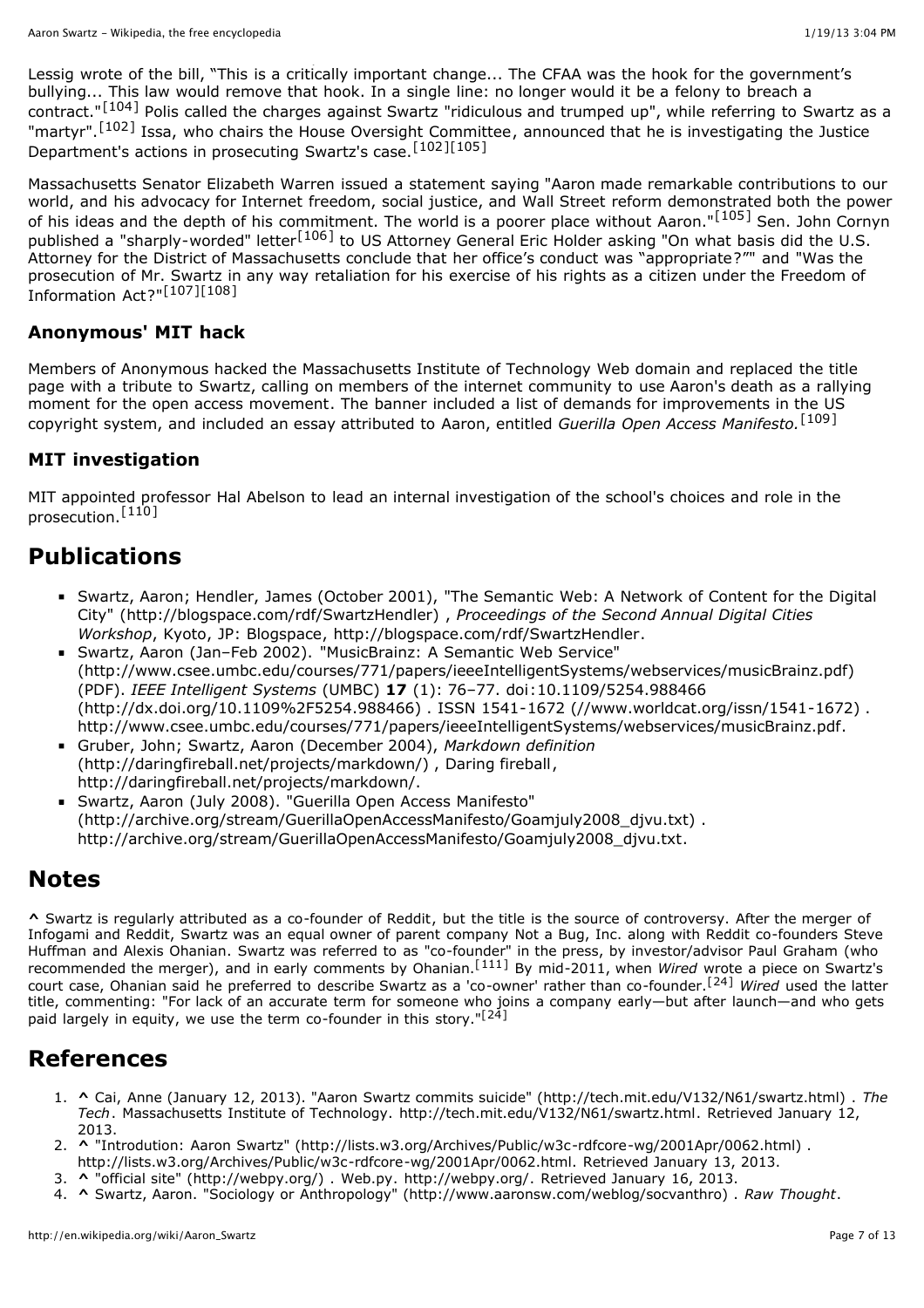[http://www.aaronsw.com/weblog/socvanthro.](http://www.aaronsw.com/weblog/socvanthro) Retrieved 2013-01-16.

- 5. **[^](http://en.wikipedia.org/wiki/Aaron_Swartz#cite_ref-5)** Swartz, Aaron (May 13, 2008). "Simplistic Sociological Functionalism" [\(http://www.aaronsw.com/weblog/socfunc\)](http://www.aaronsw.com/weblog/socfunc) . *Raw Thought*. [http://www.aaronsw.com/weblog/socfunc.](http://www.aaronsw.com/weblog/socfunc) Retrieved 2013-01-16.
- 6. **[^](http://en.wikipedia.org/wiki/Aaron_Swartz#cite_ref-6)** Summers, John, January 12, 2013, Aaron Swartz, 1986–2013 [\(http://thebaffler.com/blog/2013/01/aaron\\_swartz\)](http://thebaffler.com/blog/2013/01/aaron_swartz) , *The Baffler*. Retrieved January 18, 2013
- 7. **[^](http://en.wikipedia.org/wiki/Aaron_Swartz#cite_ref-2011-tech_7-0)** Kirschbaum, Connor (August 3, 2011). "Swartz indicted for JSTOR theft" [\(http://tech.mit.edu/V131/N30/swartz.html\)](http://tech.mit.edu/V131/N30/swartz.html) . *The [Tech](http://en.wikipedia.org/wiki/The_Tech_(newspaper))*. [Massachusetts](http://en.wikipedia.org/wiki/Massachusetts_Institute_of_Technology) Institute of Technology. <http://tech.mit.edu/V131/N30/swartz.html>. Retrieved January 12, 2013.
- 8. **[^](http://en.wikipedia.org/wiki/Aaron_Swartz#cite_ref-2011-poblotter_8-0)** "Police Log" [\(http://tech.mit.edu/V131/N6/polog.html\)](http://tech.mit.edu/V131/N6/polog.html) . *The [Tech](http://en.wikipedia.org/wiki/The_Tech_(newspaper))*. [Massachusetts](http://en.wikipedia.org/wiki/Massachusetts_Institute_of_Technology) Institute of Technology. February 18, 2011. <http://tech.mit.edu/V131/N6/polog.html>. Retrieved January 12, 2013.
- 9. **[^](http://en.wikipedia.org/wiki/Aaron_Swartz#cite_ref-9)** "Swartz "Steals" for Science" [\(http://scienceprogress.org/2011/07/swartz-%E2%80%9Csteals%E2%80%9D-for](http://scienceprogress.org/2011/07/swartz-%E2%80%9Csteals%E2%80%9D-for-science/)science/) . *Science progress*. 7 2011. [http://scienceprogress.org/2011/07/swartz-%E2%80%9Csteals%E2%80%9D](http://scienceprogress.org/2011/07/swartz-%E2%80%9Csteals%E2%80%9D-for-science/)for-science/. Retrieved January 13, 2013.
- 10. **[^](http://en.wikipedia.org/wiki/Aaron_Swartz#cite_ref-10)** "The inspiring heroism of Aaron Swartz" [\(http://www.guardian.co.uk/commentisfree/2013/jan/12/aaron-swartz](http://www.guardian.co.uk/commentisfree/2013/jan/12/aaron-swartz-heroism-suicide1)heroism-suicide1) . *The Guardian*. [UK](http://en.wikipedia.org/wiki/United_Kingdom). [http://www.guardian.co.uk/commentisfree/2013/jan/12/aaron-swartz](http://www.guardian.co.uk/commentisfree/2013/jan/12/aaron-swartz-heroism-suicide1)heroism-suicide1. Retrieved January 13, 2013.
- 11. **[^](http://en.wikipedia.org/wiki/Aaron_Swartz#cite_ref-11)** [Thomas,](http://en.wikipedia.org/wiki/Owen_Thomas_(writer)) Owen (January 12, 2013). "Family of Aaron Swartz Blames MIT, Prosecutors For His Death" [\(http://www.businessinsider.com/statement-family-aaron-swartz-2013-1\)](http://www.businessinsider.com/statement-family-aaron-swartz-2013-1) . [Business](http://en.wikipedia.org/wiki/Business_Insider) Insider. [http://www.businessinsider.com/statement-family-aaron-swartz-2013-1.](http://www.businessinsider.com/statement-family-aaron-swartz-2013-1) Retrieved January 12, 2013.
- 12. **[^](http://en.wikipedia.org/wiki/Aaron_Swartz#cite_ref-12)** "Aaron Swartz, internet freedom activist, dies aged 26" [\(http://www.bbc.co.uk/news/world-us-canada-21001452\)](http://www.bbc.co.uk/news/world-us-canada-21001452) . BBC [News.](http://en.wikipedia.org/wiki/BBC_News) January 13, 2013. <http://www.bbc.co.uk/news/world-us-canada-21001452>. Retrieved 2013-01-13.
- 13. ^ **[a](http://en.wikipedia.org/wiki/Aaron_Swartz#cite_ref-Time_13-0) [b](http://en.wikipedia.org/wiki/Aaron_Swartz#cite_ref-Time_13-1) [c](http://en.wikipedia.org/wiki/Aaron_Swartz#cite_ref-Time_13-2)** "Aaron Swartz, Tech Prodigy and Internet Activist, Is Dead at 26" [\(http://business.time.com/2013/01/13/tech-prodigy-and-internet-activist-aaron-swartz-commits-suicide/\)](http://business.time.com/2013/01/13/tech-prodigy-and-internet-activist-aaron-swartz-commits-suicide/) . *Time*. <http://business.time.com/2013/01/13/tech-prodigy-and-internet-activist-aaron-swartz-commits-suicide/>. Retrieved January 13, 2013.
- 14. **[^](http://en.wikipedia.org/wiki/Aaron_Swartz#cite_ref-14)** "Aaron Swartz dies at 26; Internet folk hero founded Reddit" [\(http://www.latimes.com/news/obituaries/la-me-](http://www.latimes.com/news/obituaries/la-me-0113-aaron-swartz-20130113,0,5232490.story)0113-aaron-swartz-20130113,0,5232490.story) . *Los Angeles Times*. January 12, 2013.
- [http://www.latimes.com/news/obituaries/la-me-0113-aaron-swartz-20130113,0,5232490.story.](http://www.latimes.com/news/obituaries/la-me-0113-aaron-swartz-20130113,0,5232490.story)
- 15. ^ *[a](http://en.wikipedia.org/wiki/Aaron_Swartz#cite_ref-Life_Story_15-0) [b](http://en.wikipedia.org/wiki/Aaron_Swartz#cite_ref-Life_Story_15-1) [c](http://en.wikipedia.org/wiki/Aaron_Swartz#cite_ref-Life_Story_15-2) [d](http://en.wikipedia.org/wiki/Aaron_Swartz#cite_ref-Life_Story_15-3)* Swartz, Aaron. "How to get a job like mine" [\(https://aaronsw.jottit.com/howtoget\)](https://aaronsw.jottit.com/howtoget) . *Just the facts, sir*. Jottit. [https://aaronsw.jottit.com/howtoget.](https://aaronsw.jottit.com/howtoget) Retrieved January 12, 2013.
- 16. **[^](http://en.wikipedia.org/wiki/Aaron_Swartz#cite_ref-16)** Holzner, Steven. "Peachpit" [\(http://www.peachpit.com/articles/article.aspx?p=674690\)](http://www.peachpit.com/articles/article.aspx?p=674690) (article). [http://www.peachpit.com/articles/article.aspx?p=674690.](http://www.peachpit.com/articles/article.aspx?p=674690) Retrieved 2010-12-11.
- 17. **[^](http://en.wikipedia.org/wiki/Aaron_Swartz#cite_ref-17)** [Heffernan,](http://en.wikipedia.org/wiki/Virginia_Heffernan) Virginia (January 12, 2013). "Aaron Swartz, 1986–2013: a computer hacker who is now a political martyr" [\(http://news.yahoo.com/what-we-learned-from-aaron-swartz-s-suicide-004332081.html\)](http://news.yahoo.com/what-we-learned-from-aaron-swartz-s-suicide-004332081.html) . [Yahoo!](http://en.wikipedia.org/wiki/Yahoo!_News) News. <http://news.yahoo.com/what-we-learned-from-aaron-swartz-s-suicide-004332081.html>. Retrieved 2013-01-13.
- 18. **[^](http://en.wikipedia.org/wiki/Aaron_Swartz#cite_ref-18)** "Reddit co-creator Aaron Swartz dies from suicide" [\(http://articles.chicagotribune.com/2013-01-13/news/chi](http://articles.chicagotribune.com/2013-01-13/news/chi-aaron-swartz-dead_1_reddit-computer-network-websites)aaron-swartz-dead\_1\_reddit-computer-network-websites) . *Chicago Tribune*. January 13, 2013. [http://articles.chicagotribune.com/2013-01-13/news/chi-aaron-swartz-dead\\_1\\_reddit-computer-network-websites.](http://articles.chicagotribune.com/2013-01-13/news/chi-aaron-swartz-dead_1_reddit-computer-network-websites)
- 19. **[^](http://en.wikipedia.org/wiki/Aaron_Swartz#cite_ref-19)** "RDFCore Working Group Membership" [\(http://www.w3.org/2001/sw/RDFCore/members.html\)](http://www.w3.org/2001/sw/RDFCore/members.html) . W3. December 1, 2002. [http://www.w3.org/2001/sw/RDFCore/members.html.](http://www.w3.org/2001/sw/RDFCore/members.html) Retrieved 2013-01-15.
- 20. **[^](http://en.wikipedia.org/wiki/Aaron_Swartz#cite_ref-20)** *RFC 3870: Application/rdf+xml Media Type Registration* [\(http://tools.ietf.org/html/rfc3870\)](http://tools.ietf.org/html/rfc3870) , IETF, <http://tools.ietf.org/html/rfc3870>
- 21. **[^](http://en.wikipedia.org/wiki/Aaron_Swartz#cite_ref-wired_21-0)** Singel, Ryan (September 13, 2005). "Stars Rise at Startup Summer Camp" [\(http://www.wired.com/science/discoveries/news/2005/09/68710\)](http://www.wired.com/science/discoveries/news/2005/09/68710) . [Wired.com](http://en.wikipedia.org/wiki/Wired_(website)) [Condé](http://en.wikipedia.org/wiki/Cond%C3%A9_Nast_Publications) Nast. <http://www.wired.com/science/discoveries/news/2005/09/68710>. Retrieved January 12, 2013.
- 22. ^ *[a](http://en.wikipedia.org/wiki/Aaron_Swartz#cite_ref-infogami2007_22-0)**[b](http://en.wikipedia.org/wiki/Aaron_Swartz#cite_ref-infogami2007_22-1)* "Introduction" [\(http://web.archive.org/web/20071224194042/http://infogami.com/blog/introduction\)](http://web.archive.org/web/20071224194042/http://infogami.com/blog/introduction) , *Infogami*, archived from the original [\(http://infogami.com/blog/introduction\)](http://infogami.com/blog/introduction) on 2007‐12‐24, <http://web.archive.org/web/20071224194042/http://infogami.com/blog/introduction>
- 23. **[^](http://en.wikipedia.org/wiki/Aaron_Swartz#cite_ref-startup_23-0)** "Passion for your users will come back: Alexis Ohanian, cofounder of Reddit" [\(http://web.archive.org/web/20070823200504/http://startupstories.com/2006/11/29/passion-for-your-users-will](http://web.archive.org/web/20070823200504/http://startupstories.com/2006/11/29/passion-for-your-users-will-come-back-alexis-ohanian-co-founder-of-reddit/)come-back-alexis-ohanian-co-founder-of-reddit/) . Startup stories. November 11, 2006. Archived from the original [\(http://startupstories.com/2006/11/29/passion-for-your-users-will-come-back-alexis-ohanian-co-founder-of-reddit/\)](http://startupstories.com/2006/11/29/passion-for-your-users-will-come-back-alexis-ohanian-co-founder-of-reddit/) on August 8, 2007. [http://web.archive.org/web/20070823200504/http://startupstories.com/2006/11/29/passion-for](http://web.archive.org/web/20070823200504/http://startupstories.com/2006/11/29/passion-for-your-users-will-come-back-alexis-ohanian-co-founder-of-reddit/)your-users-will-come-back-alexis-ohanian-co-founder-of-reddit/.
- 24. ^ **[a](http://en.wikipedia.org/wiki/Aaron_Swartz#cite_ref-Wired-arrest_24-0) [b](http://en.wikipedia.org/wiki/Aaron_Swartz#cite_ref-Wired-arrest_24-1)** *[c](http://en.wikipedia.org/wiki/Aaron_Swartz#cite_ref-Wired-arrest_24-2)* Singel, Ryan (July 19, 2011). "Feds Charge Activist as Hacker for Downloading Millions of Academic Articles" [\(http://www.wired.com/threatlevel/2011/07/swartz-arrest/\)](http://www.wired.com/threatlevel/2011/07/swartz-arrest/) . *[Wired](http://en.wikipedia.org/wiki/Wired_magazine)*.
- [http://www.wired.com/threatlevel/2011/07/swartz-arrest/.](http://www.wired.com/threatlevel/2011/07/swartz-arrest/) Retrieved January 12, 2013. 25. **[^](http://en.wikipedia.org/wiki/Aaron_Swartz#cite_ref-A_Chat_with_Aaron_Swartz_25-0)** Lenssen, Philipp (2007). "A Chat with Aaron Swartz" [\(http://blogoscoped.com/archive/2007-05-07-n78.html\)](http://blogoscoped.com/archive/2007-05-07-n78.html) . *Google [Blogoscoped](http://en.wikipedia.org/wiki/Google_Blogoscoped)*. Archived [\(http://web.archive.org/web/20100427085047/http://blogoscoped.com/archive/2007-](http://web.archive.org/web/20100427085047/http://blogoscoped.com/archive/2007-05-07-n78.html) 05-07-n78.html) from the original on April 27, 2010. [http://blogoscoped.com/archive/2007-05-07-n78.html.](http://blogoscoped.com/archive/2007-05-07-n78.html) Retrieved May 11, 2010.
- 26. **[^](http://en.wikipedia.org/wiki/Aaron_Swartz#cite_ref-26)** Aaron, Swartz. "Sick" [\(http://www.aaronsw.com/weblog/verysick\)](http://www.aaronsw.com/weblog/verysick) (weblog). [http://www.aaronsw.com/weblog/verysick.](http://www.aaronsw.com/weblog/verysick) Retrieved January 12, 2013.
- 27. ^ *[a](http://en.wikipedia.org/wiki/Aaron_Swartz#cite_ref-ibt_27-0) [b](http://en.wikipedia.org/wiki/Aaron_Swartz#cite_ref-ibt_27-1)* Matthews, Laura (July 19, 2011). "Who is Aaron Swartz, the JSTOR MIT Hacker?" [\(http://www.ibtimes.com/who-aaron-swartz-jstor-mit-hacker-full-text-300177\)](http://www.ibtimes.com/who-aaron-swartz-jstor-mit-hacker-full-text-300177) . *International Business Times*. <http://www.ibtimes.com/who-aaron-swartz-jstor-mit-hacker-full-text-300177>. Retrieved January 13, 2013.
- 28. **[^](http://en.wikipedia.org/wiki/Aaron_Swartz#cite_ref-infowo_28-0)** Grehan, Rick (August 10, 2011). "Pillars of Python: Web.py Web framework" [\(http://www.infoworld.com/d/application-development/pillars-python-webpy-web-framework-169072?](http://www.infoworld.com/d/application-development/pillars-python-webpy-web-framework-169072?page=0,0&1357985258=) page=0,0&1357985258=) . *[InfoWorld](http://en.wikipedia.org/wiki/InfoWorld)*. [http://www.infoworld.com/d/application-development/pillars-python-webpy](http://www.infoworld.com/d/application-development/pillars-python-webpy-web-framework-169072?page=0,0&1357985258=)web-framework-169072?page=0,0&1357985258=. Retrieved January 12, 2013.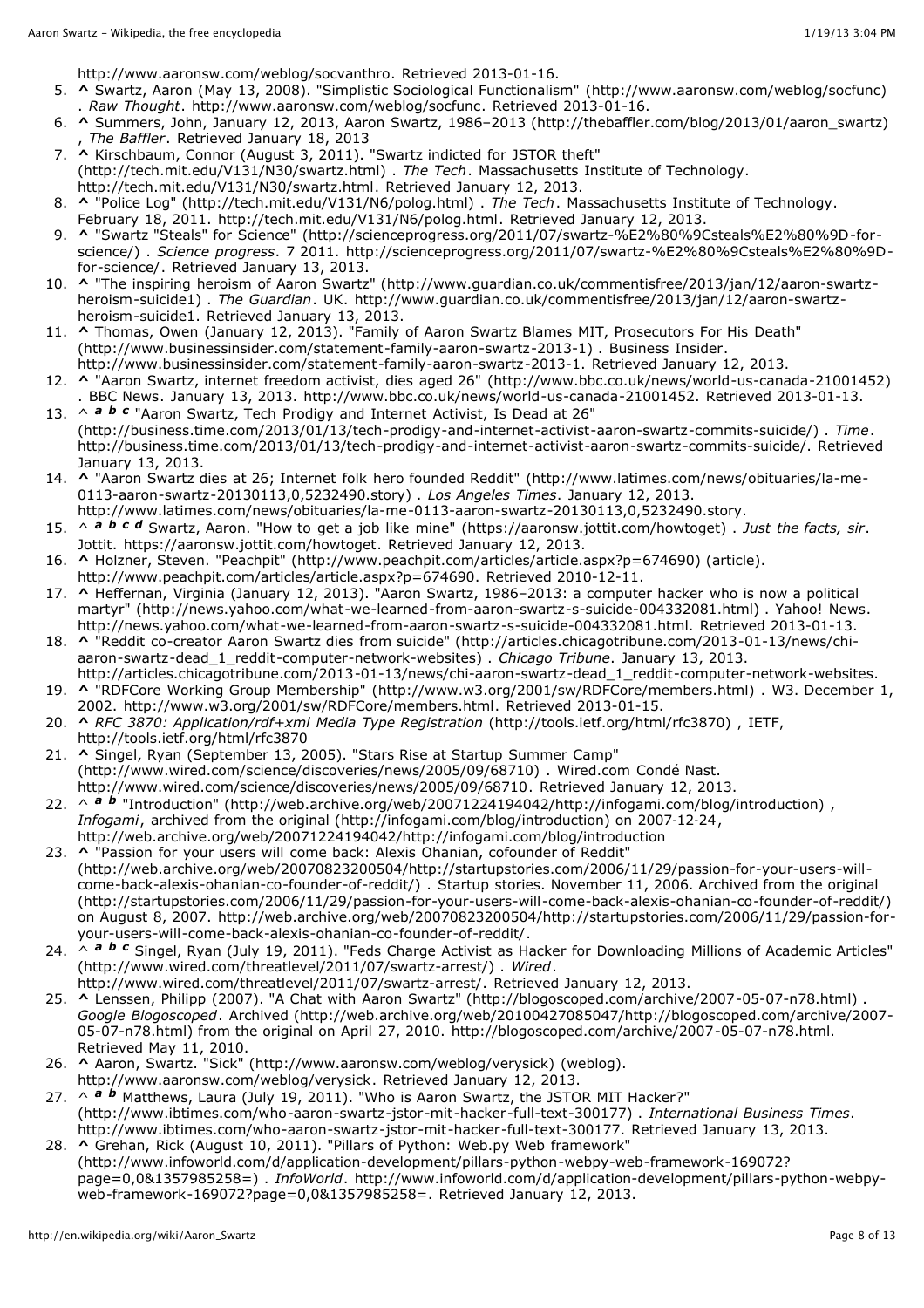- 29. **[^](http://en.wikipedia.org/wiki/Aaron_Swartz#cite_ref-29)** "Our Mission" [\(http://blog.demandprogress.org/mission\)](http://blog.demandprogress.org/mission) (blog). *Demand Progress*. [http://blog.demandprogress.org/mission.](http://blog.demandprogress.org/mission) Retrieved 2013-01-15.
- 30. ^ *[a](http://en.wikipedia.org/wiki/Aaron_Swartz#cite_ref-stuff1_30-0) [b](http://en.wikipedia.org/wiki/Aaron_Swartz#cite_ref-stuff1_30-1) [c](http://en.wikipedia.org/wiki/Aaron_Swartz#cite_ref-stuff1_30-2) [d](http://en.wikipedia.org/wiki/Aaron_Swartz#cite_ref-stuff1_30-3) [e](http://en.wikipedia.org/wiki/Aaron_Swartz#cite_ref-stuff1_30-4) [f](http://en.wikipedia.org/wiki/Aaron_Swartz#cite_ref-stuff1_30-5)* Dobnik, Verena. "Reddit co-founder dies weeks before trial" [\(http://www.stuff.co.nz/technology/8174527/Reddit-co-founder-dies-weeks-before-trial\)](http://www.stuff.co.nz/technology/8174527/Reddit-co-founder-dies-weeks-before-trial) . [NZ](http://en.wikipedia.org/wiki/New_Zealand): Stuff. <http://www.stuff.co.nz/technology/8174527/Reddit-co-founder-dies-weeks-before-trial>. Retrieved 2013-01-15.
- 31.  $\land$  $\land$  $\land$  **a [b](http://en.wikipedia.org/wiki/Aaron_Swartz#cite_ref-F2c2_31-1)** *[c](http://en.wikipedia.org/wiki/Aaron_Swartz#cite_ref-F2c2_31-2)* Swartz, Aaron (May 22, 2012). "F2C2012: keynote  $-$  "How we stopped SOPA"" [\(http://www.youtube.com/watch?v=Fgh2dFngFsg\)](http://www.youtube.com/watch?v=Fgh2dFngFsg) (video). YouTube. http://www.youtube.com/watch? v=Fgh2dFngFsg. Retrieved January 13, 2013.
- 32. **[^](http://en.wikipedia.org/wiki/Aaron_Swartz#cite_ref-32)** "Bill Killed: SOPA death celebrated as Congress recalls anti-piracy acts" (http://rt.com/news/sopa-postponedanonymous-piracy-337/) , *Russian Times*, January 19, 2012, [http://rt.com/news/sopa-postponed-anonymous](http://rt.com/news/sopa-postponed-anonymous-piracy-337/)piracy-337/
- 33. **[^](http://en.wikipedia.org/wiki/Aaron_Swartz#cite_ref-33)** Swartz, Aaron (August 17, 2012). "How We Stopped SOPA" [\(http://www.youtube.com/watch?v=gl0vHBsapBc\)](http://www.youtube.com/watch?v=gl0vHBsapBc) (video). YouTube. <http://www.youtube.com/watch?v=gl0vHBsapBc>. Retrieved January 13, 2013.
- 34. **[^](http://en.wikipedia.org/wiki/Aaron_Swartz#cite_ref-34)** [Blodget,](http://en.wikipedia.org/wiki/Henry_Blodget) Henry (January 3, 2009). "Who The Hell Writes Wikipedia, Anyway?" [\(http://www.businessinsider.com/2009/1/who-the-hell-writes-wikipedia-anyway\)](http://www.businessinsider.com/2009/1/who-the-hell-writes-wikipedia-anyway) . [Business](http://en.wikipedia.org/wiki/Business_Insider) Insider. [http://www.businessinsider.com/2009/1/who-the-hell-writes-wikipedia-anyway.](http://www.businessinsider.com/2009/1/who-the-hell-writes-wikipedia-anyway) Retrieved January 12, 2013.
- 35. ^ *[a](http://en.wikipedia.org/wiki/Aaron_Swartz#cite_ref-whowriteswikipedia_35-0) [b](http://en.wikipedia.org/wiki/Aaron_Swartz#cite_ref-whowriteswikipedia_35-1)* Swartz, Aaron (September 4, 2006). "Who Writes Wikipedia?" [\(http://www.aaronsw.com/weblog/whowriteswikipedia\)](http://www.aaronsw.com/weblog/whowriteswikipedia) . *Raw Thought*. <http://www.aaronsw.com/weblog/whowriteswikipedia>. Retrieved January 12, 2013.
- 36. **[^](http://en.wikipedia.org/wiki/Aaron_Swartz#cite_ref-36)** F, G (January 13, 2013), "Commons man: Remembering Aaron Swartz" [\(http://www.economist.com/node/21569550/\)](http://www.economist.com/node/21569550/) , *The Economist*, <http://www.economist.com/node/21569550/>
- 37. ^ *[a](http://en.wikipedia.org/wiki/Aaron_Swartz#cite_ref-Schwartz2009_37-0) [b](http://en.wikipedia.org/wiki/Aaron_Swartz#cite_ref-Schwartz2009_37-1) [c](http://en.wikipedia.org/wiki/Aaron_Swartz#cite_ref-Schwartz2009_37-2) [d](http://en.wikipedia.org/wiki/Aaron_Swartz#cite_ref-Schwartz2009_37-3) [e](http://en.wikipedia.org/wiki/Aaron_Swartz#cite_ref-Schwartz2009_37-4) [f](http://en.wikipedia.org/wiki/Aaron_Swartz#cite_ref-Schwartz2009_37-5) [g](http://en.wikipedia.org/wiki/Aaron_Swartz#cite_ref-Schwartz2009_37-6) [h](http://en.wikipedia.org/wiki/Aaron_Swartz#cite_ref-Schwartz2009_37-7) [i](http://en.wikipedia.org/wiki/Aaron_Swartz#cite_ref-Schwartz2009_37-8)* Schwartz, John (February 12, 2009). "An Effort to Upgrade a Court Archive System to Free and Easy" [\(http://www.nytimes.com/2009/02/13/us/13records.html\)](http://www.nytimes.com/2009/02/13/us/13records.html) . *The New York Times*. <http://www.nytimes.com/2009/02/13/us/13records.html>. Retrieved January 12, 2013.
- 38. ^ *[a](http://en.wikipedia.org/wiki/Aaron_Swartz#cite_ref-Singel2009_38-0) [b](http://en.wikipedia.org/wiki/Aaron_Swartz#cite_ref-Singel2009_38-1) [c](http://en.wikipedia.org/wiki/Aaron_Swartz#cite_ref-Singel2009_38-2) [d](http://en.wikipedia.org/wiki/Aaron_Swartz#cite_ref-Singel2009_38-3) [e](http://en.wikipedia.org/wiki/Aaron_Swartz#cite_ref-Singel2009_38-4) [f](http://en.wikipedia.org/wiki/Aaron_Swartz#cite_ref-Singel2009_38-5) [g](http://en.wikipedia.org/wiki/Aaron_Swartz#cite_ref-Singel2009_38-6) [h](http://en.wikipedia.org/wiki/Aaron_Swartz#cite_ref-Singel2009_38-7) [i](http://en.wikipedia.org/wiki/Aaron_Swartz#cite_ref-Singel2009_38-8) [j](http://en.wikipedia.org/wiki/Aaron_Swartz#cite_ref-Singel2009_38-9)* Singel, Ryan (October 5, 2009). "FBI Investigated Coder for Liberating Paywalled Court Records" [\(http://www.wired.com/threatlevel/2009/10/swartz-fbi/\)](http://www.wired.com/threatlevel/2009/10/swartz-fbi/) . *[Wired](http://en.wikipedia.org/wiki/Wired_(magazine))* (Condé Nast). [http://www.wired.com/threatlevel/2009/10/swartz-fbi/.](http://www.wired.com/threatlevel/2009/10/swartz-fbi/) Retrieved January 12, 2013.
- 39. **[^](http://en.wikipedia.org/wiki/Aaron_Swartz#cite_ref-39)** Lindsay, Jay (July 19, 2011). "Feds: Harvard fellow hacked millions of papers" (http://news.yahoo.com/feds[harvard-fellow-hacked-millions-papers-203301454.html\)](http://news.yahoo.com/feds-harvard-fellow-hacked-millions-papers-203301454.html) . Associated Press. [Yahoo!](http://en.wikipedia.org/wiki/Yahoo!_News) News.
- <http://news.yahoo.com/feds-harvard-fellow-hacked-millions-papers-203301454.html>. Retrieved 2013-01-15. 40. ^ **[a](http://en.wikipedia.org/wiki/Aaron_Swartz#cite_ref-jstor-statement_40-0) [b](http://en.wikipedia.org/wiki/Aaron_Swartz#cite_ref-jstor-statement_40-1)** "JSTOR Statement: Misuse Incident and Criminal Case" (http://about.jstor.org/news/jstor-statement-misuseincident-and-criminal-case) . JSTOR. [http://about.jstor.org/news/jstor-statement-misuse-incident-and-criminal](http://about.jstor.org/news/jstor-statement-misuse-incident-and-criminal-case)case. Retrieved January 12, 2013.
- 41. ^ **[a](http://en.wikipedia.org/wiki/Aaron_Swartz#cite_ref-HuffPost_20130112_41-0) [b](http://en.wikipedia.org/wiki/Aaron_Swartz#cite_ref-HuffPost_20130112_41-1)** Carter, Zach; Grim, Ryan; Reilly, Ryan J (January 12, 2013). "Aaron Swartz, Internet Pioneer, Found Dead Amid Prosecutor 'Bullying' In Unconventional Case" [\(http://www.huffingtonpost.com/2013/01/12/aaron](http://www.huffingtonpost.com/2013/01/12/aaron-swartz_n_2463726.html)swartz\_n\_2463726.html) . *Huffington Post*. [http://www.huffingtonpost.com/2013/01/12/aaron](http://www.huffingtonpost.com/2013/01/12/aaron-swartz_n_2463726.html)swartz\_n\_2463726.html.
- 42. **[^](http://en.wikipedia.org/wiki/Aaron_Swartz#cite_ref-42)** "Open-Access Advocate Is Arrested for Huge Download" [\(http://www.nytimes.com/2011/07/20/us/20compute.html?\)](http://www.nytimes.com/2011/07/20/us/20compute.html?) . *The New York Times*. July 19, 2011. <http://www.nytimes.com/2011/07/20/us/20compute.html>?. Retrieved 2013-01-16.
- 43. **[^](http://en.wikipedia.org/wiki/Aaron_Swartz#cite_ref-Internet_Activist_Charged_in_Data_Theft_43-0)** Bilton, Nick (July 19, 2011). "Internet Activist Charged in Data Theft" [\(http://bits.blogs.nytimes.com/2011/07/19/reddit-co-founder-charged-with-data-theft/\)](http://bits.blogs.nytimes.com/2011/07/19/reddit-co-founder-charged-with-data-theft/) . Boston: Bits Blog, The New York Times Company. [http://bits.blogs.nytimes.com/2011/07/19/reddit-co-founder-charged-with-data-theft/.](http://bits.blogs.nytimes.com/2011/07/19/reddit-co-founder-charged-with-data-theft/) Retrieved July 19, 2011.
- 44. **[^](http://en.wikipedia.org/wiki/Aaron_Swartz#cite_ref-CB1_44-0)** Lundin, Leigh (July 31, 2011). "The Thief Who Stole Knowledge" [\(http://criminalbrief.com/?p=17625\)](http://criminalbrief.com/?p=17625) . Computer Crimes. Criminal Brief. <http://criminalbrief.com/?p=17625>.
- 45. **[^](http://en.wikipedia.org/wiki/Aaron_Swartz#cite_ref-Feds:_Harvard_fellow_hacked_millions_of_papers_45-0)** Lindsay, Jay (July 19, 2011). "Feds: Harvard fellow hacked millions of papers" (http://news.yahoo.com/feds[harvard-fellow-hacked-millions-papers-203301454.html\)](http://news.yahoo.com/feds-harvard-fellow-hacked-millions-papers-203301454.html) . Associated Press. http://news.yahoo.com/feds-harvardfellow-hacked-millions-papers-203301454.html. Retrieved July 20, 2011.
- 46. ^ *[a](http://en.wikipedia.org/wiki/Aaron_Swartz#cite_ref-open-access-adv_46-0) [b](http://en.wikipedia.org/wiki/Aaron_Swartz#cite_ref-open-access-adv_46-1)* Schwartz, John (July 19, 2011). "Open-Access Advocate Arrested for Huge Download" [\(http://www.webcitation.org/6DdcRyTOx\)](http://www.webcitation.org/6DdcRyTOx) . *The New York [Times](http://en.wikipedia.org/wiki/The_New_York_Times)*. Archived from the original [\(http://www.nytimes.com/2011/07/20/us/20compute.html\)](http://www.nytimes.com/2011/07/20/us/20compute.html) on January 13, 2013. <http://www.webcitation.org/6DdcRyTOx>. Retrieved January 12, 2013.
- 47. **[^](http://en.wikipedia.org/wiki/Aaron_Swartz#cite_ref-Lessig_20130113_47-0)** Lessig, Lawrence. "Prosecutor as bully" [\(http://lessig.tumblr.com/post/40347463044/prosecutor-as-bully\)](http://lessig.tumblr.com/post/40347463044/prosecutor-as-bully) . [http://lessig.tumblr.com/post/40347463044/prosecutor-as-bully.](http://lessig.tumblr.com/post/40347463044/prosecutor-as-bully) Retrieved January 13, 2013.
- 48. **[^](http://en.wikipedia.org/wiki/Aaron_Swartz#cite_ref-crln_48-0)** Sims, Nancy (October 2011). "Library licensing and criminal law: The Aaron Swartz case" [\(http://crln.acrl.org/content/72/9/534.full\)](http://crln.acrl.org/content/72/9/534.full) . *College [& Research](http://en.wikipedia.org/wiki/College_%26_Research_Libraries_News) Libraries News* (Association of College and Research Libraries) **72** (9): 534–37. [ISSN](http://en.wikipedia.org/wiki/International_Standard_Serial_Number) 0099-0086 [\(//www.worldcat.org/issn/0099-0086\)](http://www.worldcat.org/issn/0099-0086) . <http://crln.acrl.org/content/72/9/534.full>. Retrieved January 13, 2013.
- 49. **[^](http://en.wikipedia.org/wiki/Aaron_Swartz#cite_ref-techdirt_49-0)** "US Government Ups Felony Count in JSTOR/Aaron Swartz Case From Four To Thirteen" [\(http://www.techdirt.com/articles/20120917/17393320412/us-government-ups-felony-count-jstoraaron-swartz](http://www.techdirt.com/articles/20120917/17393320412/us-government-ups-felony-count-jstoraaron-swartz-case-four-to-thirteen.shtml)case-four-to-thirteen.shtml) . Tech dirt. 2012‐9‐17. http://www.techdirt.com/articles/20120917/17393320412/us[government-ups-felony-count-jstoraaron-swartz-case-four-to-thirteen.shtml.](http://www.techdirt.com/articles/20120917/17393320412/us-government-ups-felony-count-jstoraaron-swartz-case-four-to-thirteen.shtml) Retrieved January 12, 2013.
- 50. **[^](http://en.wikipedia.org/wiki/Aaron_Swartz#cite_ref-Post_20130113_50-0)** "Mass. lawyer says he told federal prosecutors Internet activist Swartz was suicide risk" [\(http://www.washingtonpost.com/business/young-tech-pioneers-suicide-raises-questions-about-how-harshly-to](http://www.washingtonpost.com/business/young-tech-pioneers-suicide-raises-questions-about-how-harshly-to-prosecute-computer-crimes/2013/01/13/496c2072-5de9-11e2-8acb-ab5cb77e95c8_story.html)prosecute-computer-crimes/2013/01/13/496c2072-5de9-11e2-8acb-ab5cb77e95c8\_story.html) . Associated Press. January 13, 2013. http://www.washingtonpost.com/business/young-tech-pioneers-suicide-raises-questions-about[how-harshly-to-prosecute-computer-crimes/2013/01/13/496c2072-5de9-11e2-8acb-ab5cb77e95c8\\_story.html.](http://www.washingtonpost.com/business/young-tech-pioneers-suicide-raises-questions-about-how-harshly-to-prosecute-computer-crimes/2013/01/13/496c2072-5de9-11e2-8acb-ab5cb77e95c8_story.html) Retrieved January 14, 2013.
- 51. **[^](http://en.wikipedia.org/wiki/Aaron_Swartz#cite_ref-51)** "On humanity, a big failure in Aaron Swartz case" [\(http://www.bostonglobe.com/metro/2013/01/15/humanity-](http://www.bostonglobe.com/metro/2013/01/15/humanity-deficit/bj8oThPDwzgxBSHQt3tyKI/story.html?s_campaign=sm_tw)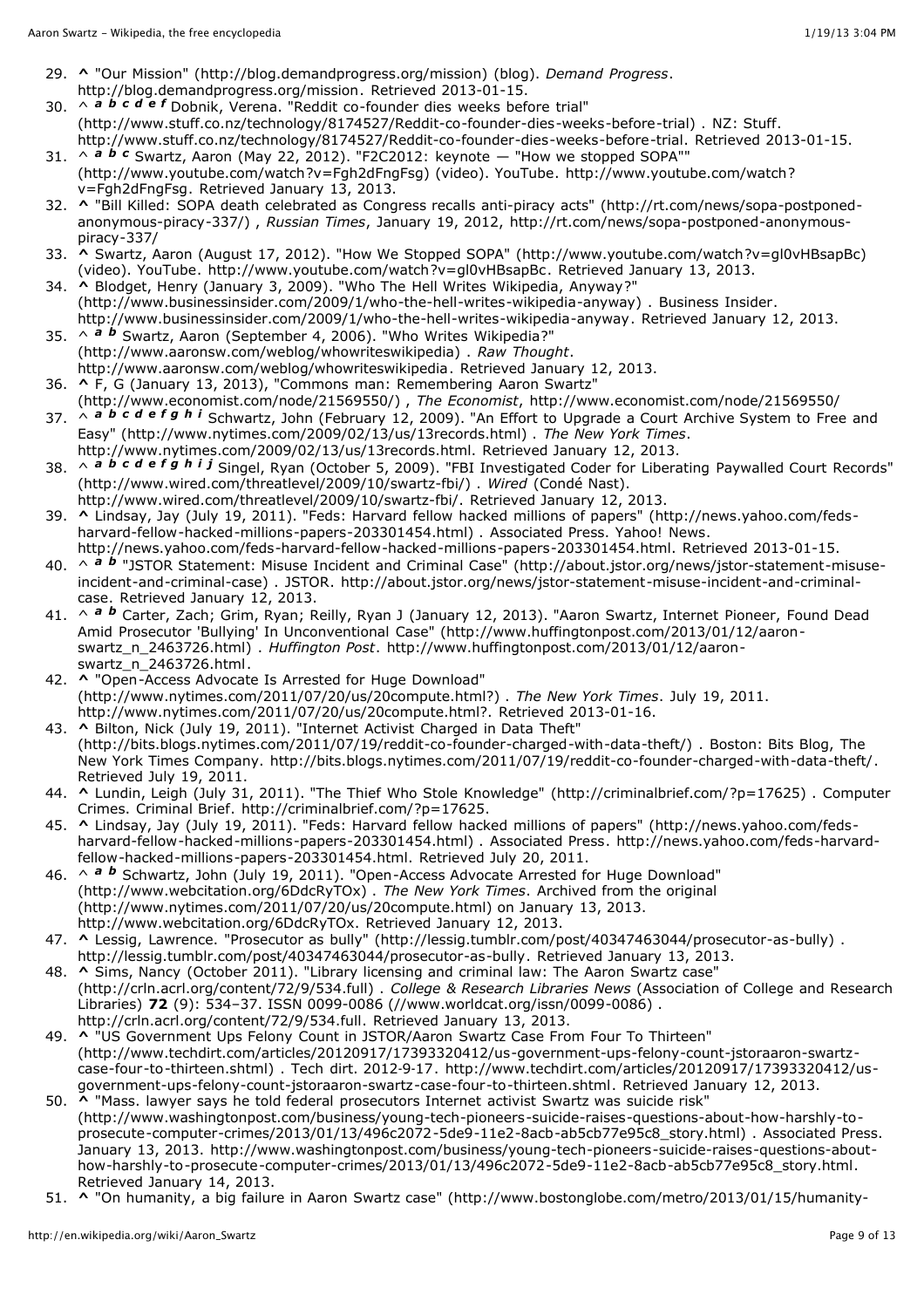[deficit/bj8oThPDwzgxBSHQt3tyKI/story.html?s\\_campaign=sm\\_tw\)](http://www.bostonglobe.com/metro/2013/01/15/humanity-deficit/bj8oThPDwzgxBSHQt3tyKI/story.html?s_campaign=sm_tw) . *Boston Globe*. January 15, 2013. [http://www.bostonglobe.com/metro/2013/01/15/humanity-deficit/bj8oThPDwzgxBSHQt3tyKI/story.html?](http://www.bostonglobe.com/metro/2013/01/15/humanity-deficit/bj8oThPDwzgxBSHQt3tyKI/story.html?s_campaign=sm_tw) s\_campaign=sm\_tw. Retrieved 2013-01-16.

- 52. **[^](http://en.wikipedia.org/wiki/Aaron_Swartz#cite_ref-Wired_20130113_52-0)** Poulsen, Kevin (January 12, 2013). "Aaron Swartz, Coder and Activist, Dead at 26" [\(http://www.wired.com/threatlevel/2013/01/aaron-swartz/\)](http://www.wired.com/threatlevel/2013/01/aaron-swartz/) . *Wired*. [http://www.wired.com/threatlevel/2013/01/aaron-swartz/.](http://www.wired.com/threatlevel/2013/01/aaron-swartz/)
- 53. **[^](http://en.wikipedia.org/wiki/Aaron_Swartz#cite_ref-53)** *Superseding Indictment —* United States of America v. Aaron Swartz [\(http://www.wired.com/images\\_blogs/threatlevel/2012/09/swartzsuperseding.pdf\)](http://www.wired.com/images_blogs/threatlevel/2012/09/swartzsuperseding.pdf) , September 12, 2012, p. 17, [http://www.wired.com/images\\_blogs/threatlevel/2012/09/swartzsuperseding.pdf](http://www.wired.com/images_blogs/threatlevel/2012/09/swartzsuperseding.pdf)
- 54. **[^](http://en.wikipedia.org/wiki/Aaron_Swartz#cite_ref-54)** McCool, Grant (July 30, 2012). "Computer Fraud and Abuse Act: The 1980s-Era Hacking Law Out Of Step With Today's Internet, Analysts Say" [\(http://www.huffingtonpost.com/2012/07/29/computer-fraud-and-abuse](http://www.huffingtonpost.com/2012/07/29/computer-fraud-and-abuse-act_n_1716058.html)act\_n\_1716058.html) . Reuters. Huff Post Tech. [http://www.huffingtonpost.com/2012/07/29/computer-fraud-and](http://www.huffingtonpost.com/2012/07/29/computer-fraud-and-abuse-act_n_1716058.html)abuse-act\_n\_1716058.html. Retrieved 2013-01-17.
- 55. **[^](http://en.wikipedia.org/wiki/Aaron_Swartz#cite_ref-55)** "Net activist found dead before trial" [\(http://www.3news.co.nz/Reddit-co-founder-dies-weeks-before](http://www.3news.co.nz/Reddit-co-founder-dies-weeks-before-trial/tabid/412/articleID/282905/Default.aspx)trial/tabid/412/articleID/282905/Default.aspx) . *[3 News](http://en.wikipedia.org/wiki/3_News_NZ) NZ*. January 14, 2013. http://www.3news.co.nz/Reddit-co[founder-dies-weeks-before-trial/tabid/412/articleID/282905/Default.aspx.](http://www.3news.co.nz/Reddit-co-founder-dies-weeks-before-trial/tabid/412/articleID/282905/Default.aspx)
- 56. **[^](http://en.wikipedia.org/wiki/Aaron_Swartz#cite_ref-LibraryJournal_56-0)** "Many JSTOR Journal Archives Now Free to Public" [\(http://lj.libraryjournal.com/2013/01/academic-libraries/many](http://lj.libraryjournal.com/2013/01/academic-libraries/many-jstor-journal-archives-now-free-to-public/)jstor-journal-archives-now-free-to-public/) . *Library [Journal](http://en.wikipedia.org/wiki/Library_Journal)*. January 9, 2013. [http://lj.libraryjournal.com/2013/01/academic-libraries/many-jstor-journal-archives-now-free-to-public/.](http://lj.libraryjournal.com/2013/01/academic-libraries/many-jstor-journal-archives-now-free-to-public/) Retrieved January 14, 2013.
- 57. **[^](http://en.wikipedia.org/wiki/Aaron_Swartz#cite_ref-JSTOR_RaR_57-0)** "Register & Read" [\(http://about.jstor.org/rr\)](http://about.jstor.org/rr) . *About*. [JSTOR](http://en.wikipedia.org/wiki/JSTOR). <http://about.jstor.org/rr>. Retrieved January 14, 2013.
- 58. ^ **[a](http://en.wikipedia.org/wiki/Aaron_Swartz#cite_ref-SwartzAaronPR_58-0) [b](http://en.wikipedia.org/wiki/Aaron_Swartz#cite_ref-SwartzAaronPR_58-1)** US Attorney's Office District of Massachusetts (July 19, 2011). "Alleged Hacker Charged With Stealing Over Four Million Documents from MIT Network" [\(http://www.justice.gov/usao/ma/news/2011/July/SwartzAaronPR.html\)](http://www.justice.gov/usao/ma/news/2011/July/SwartzAaronPR.html) . Press release. <http://www.justice.gov/usao/ma/news/2011/July/SwartzAaronPR.html>. Retrieved January 17, 2013.
- 59. **[^](http://en.wikipedia.org/wiki/Aaron_Swartz#cite_ref-59)** Laura Smith-Spark (January 17, 2013). "Prosecutor defends case against Aaron Swartz" [\(http://www.cnn.com/2013/01/17/tech/aaron-swartz-death/\)](http://www.cnn.com/2013/01/17/tech/aaron-swartz-death/) . CNN. http://www.cnn.com/2013/01/17/tech/aaronswartz-death/.
- 60. **[^](http://en.wikipedia.org/wiki/Aaron_Swartz#cite_ref-Ortiz2013_60-0)** Ortiz, [Carmen](http://en.wikipedia.org/wiki/Carmen_Ortiz) M. (Jan 16, 2013). "Statement of United States Attorney Carmen M. Ortiz Regarding The Death of Aaron Swartz" [\(https://www.documentcloud.org/documents/557005-statement-of-us-attorney-ortiz-jan-16-2013](https://www.documentcloud.org/documents/557005-statement-of-us-attorney-ortiz-jan-16-2013-pdf.html) pdf.html) . US Attorney for the District of Massachusetts. [https://www.documentcloud.org/documents/557005](https://www.documentcloud.org/documents/557005-statement-of-us-attorney-ortiz-jan-16-2013-pdf.html) statement-of-us-attorney-ortiz-jan-16-2013-pdf.html. Retrieved Jan 17, 2013.
- 61. **[^](http://en.wikipedia.org/wiki/Aaron_Swartz#cite_ref-61)** Tim Wu (January 14, 2013). "HOW THE LEGAL SYSTEM FAILED AARON SWARTZ AND US" [\(http://www.newyorker.com/online/blogs/newsdesk/2013/01/everyone-interesting-is-a-felon.html\)](http://www.newyorker.com/online/blogs/newsdesk/2013/01/everyone-interesting-is-a-felon.html) . The New Yorker. [http://www.newyorker.com/online/blogs/newsdesk/2013/01/everyone-interesting-is-a-felon.html.](http://www.newyorker.com/online/blogs/newsdesk/2013/01/everyone-interesting-is-a-felon.html)
- 62. **[^](http://en.wikipedia.org/wiki/Aaron_Swartz#cite_ref-62)** Lauerman, John. "MIT's Embrace of Web Freedom Clashes With Hacking Case" [\(http://www.bloomberg.com/news/2013-01-15/mit-s-embrace-of-web-freedom-clashes-with-hacking-case.html\)](http://www.bloomberg.com/news/2013-01-15/mit-s-embrace-of-web-freedom-clashes-with-hacking-case.html) . [Bloomberg.](http://en.wikipedia.org/wiki/Bloomberg_L.P.) [http://www.bloomberg.com/news/2013-01-15/mit-s-embrace-of-web-freedom-clashes-with-hacking](http://www.bloomberg.com/news/2013-01-15/mit-s-embrace-of-web-freedom-clashes-with-hacking-case.html)case.html. Retrieved 2013-01-15.
- 63. **[^](http://en.wikipedia.org/wiki/Aaron_Swartz#cite_ref-63)** "The Criminal Charges Against Aaron Swartz (Part 1: The Law)" (http://www.volokh.com/2013/01/14/aaronswartz-charges/) . *The Volokh Conspiracy*. November 25, 2009. [http://www.volokh.com/2013/01/14/aaron-swartz](http://www.volokh.com/2013/01/14/aaron-swartz-charges/)charges/. Retrieved 2013-01-15.
- 64. **[^](http://en.wikipedia.org/wiki/Aaron_Swartz#cite_ref-64)** Orin Kerr (January 16, 2013). "The Criminal Charges Against Aaron Swartz Part 2: Prosecutorial Discretion" [\(http://www.volokh.com/2013/01/16/the-criminal-charges-against-aaron-swartz-part-2-prosecutorial-discretion/\)](http://www.volokh.com/2013/01/16/the-criminal-charges-against-aaron-swartz-part-2-prosecutorial-discretion/) . Volokh [Conspiracy](http://en.wikipedia.org/wiki/Volokh_Conspiracy). [http://www.volokh.com/2013/01/16/the-criminal-charges-against-aaron-swartz-part-2](http://www.volokh.com/2013/01/16/the-criminal-charges-against-aaron-swartz-part-2-prosecutorial-discretion/) prosecutorial-discretion/.
- 65. **[^](http://en.wikipedia.org/wiki/Aaron_Swartz#cite_ref-65)** Boyle, James (January 18, 2013). "The Prosecution of Aaron Swartz: A Reply to Orin Kerr" [\(http://www.huffingtonpost.com/james-boyle/prosecution-aaron-swartz\\_b\\_2508242.html\)](http://www.huffingtonpost.com/james-boyle/prosecution-aaron-swartz_b_2508242.html) . *Huffington Post*. [http://www.huffingtonpost.com/james-boyle/prosecution-aaron-swartz\\_b\\_2508242.html.](http://www.huffingtonpost.com/james-boyle/prosecution-aaron-swartz_b_2508242.html)
- 66. **[^](http://en.wikipedia.org/wiki/Aaron_Swartz#cite_ref-66)** "The brilliant mind, righteous heart of Aaron Swartz will be missed" (http://tv.msnbc.com/2013/01/13/the[brilliant-mind-righteous-heart-of-aaron-swartz-will-be-missed/\)](http://tv.msnbc.com/2013/01/13/the-brilliant-mind-righteous-heart-of-aaron-swartz-will-be-missed/) . MSNBC. January 13, 2013 10h19. <http://tv.msnbc.com/2013/01/13/the-brilliant-mind-righteous-heart-of-aaron-swartz-will-be-missed/>. Retrieved 2013-01-14.
- 67. **[^](http://en.wikipedia.org/wiki/Aaron_Swartz#cite_ref-67)** Peterson, Josh. "Reddit co-founder Aaron Swartz commits suicide at age 26" [\(http://dailycaller.com/2013/01/12/reddit-co-founder-aaron-schwartz-commits-suicide-at-age-26/\)](http://dailycaller.com/2013/01/12/reddit-co-founder-aaron-schwartz-commits-suicide-at-age-26/) . *The Daily Caller*. <http://dailycaller.com/2013/01/12/reddit-co-founder-aaron-schwartz-commits-suicide-at-age-26/>. Retrieved 2013-01-14.
- 68. **[^](http://en.wikipedia.org/wiki/Aaron_Swartz#cite_ref-68)** By VERENA DOBNIK, Associated Press (January 13, 2013). "Reddit co-founder dies in NY weeks before trial" [\(http://www.sfgate.com/business/article/Reddit-co-founder-dies-in-NY-weeks-before-trial-4189975.php\)](http://www.sfgate.com/business/article/Reddit-co-founder-dies-in-NY-weeks-before-trial-4189975.php) . *San Francisco Chronicle*. [http://www.sfgate.com/business/article/Reddit-co-founder-dies-in-NY-weeks-before-trial-](http://www.sfgate.com/business/article/Reddit-co-founder-dies-in-NY-weeks-before-trial-4189975.php)4189975.php. Retrieved 2013-01-18.
- 69. **[^](http://en.wikipedia.org/wiki/Aaron_Swartz#cite_ref-69)** Demand Progress statement [\(https://www.commondreams.org/newswire/2011/07/19-8\)](https://www.commondreams.org/newswire/2011/07/19-8)
- 70. **[^](http://en.wikipedia.org/wiki/Aaron_Swartz#cite_ref-70)** "The Truth about Aaron Swartz's "Crime"" (http://unhandled.com/2013/01/12/the-truth-about-aaron-swartzscrime/) (blog). Unhandled Exception. [http://unhandled.com/2013/01/12/the-truth-about-aaron-swartzs-crime/.](http://unhandled.com/2013/01/12/the-truth-about-aaron-swartzs-crime/) Retrieved January 12, 2013.
- 71. **[^](http://en.wikipedia.org/wiki/Aaron_Swartz#cite_ref-71)** "Aaron Swartz, internet freedom activist, dies aged 26" [\(http://www.bbc.co.uk/news/world-us-canada-21001452\)](http://www.bbc.co.uk/news/world-us-canada-21001452) . BBC [News.](http://en.wikipedia.org/wiki/BBC_News) January 13, 2013. <http://www.bbc.co.uk/news/world-us-canada-21001452>. Retrieved 2013-01-13.
- 72. ^ *[a](http://en.wikipedia.org/wiki/Aaron_Swartz#cite_ref-NYDaily_20120112_72-0) [b](http://en.wikipedia.org/wiki/Aaron_Swartz#cite_ref-NYDaily_20120112_72-1)* Kemp, Joe; Trapasso, Clare; Mcshane, Lawrence 'Larry' (January 12, 2013). "Aaron Swartz, co-founder of Reddit and online activist, hangs himself in Brooklyn apartment, authorities say" (http://www.nydailynews.com/new[york/co-founder-reddit-hangs-brooklyn-apartment-article-1.1238852\)](http://www.nydailynews.com/new-york/co-founder-reddit-hangs-brooklyn-apartment-article-1.1238852) . The New York Daily [News](http://en.wikipedia.org/wiki/The_New_York_Daily_News).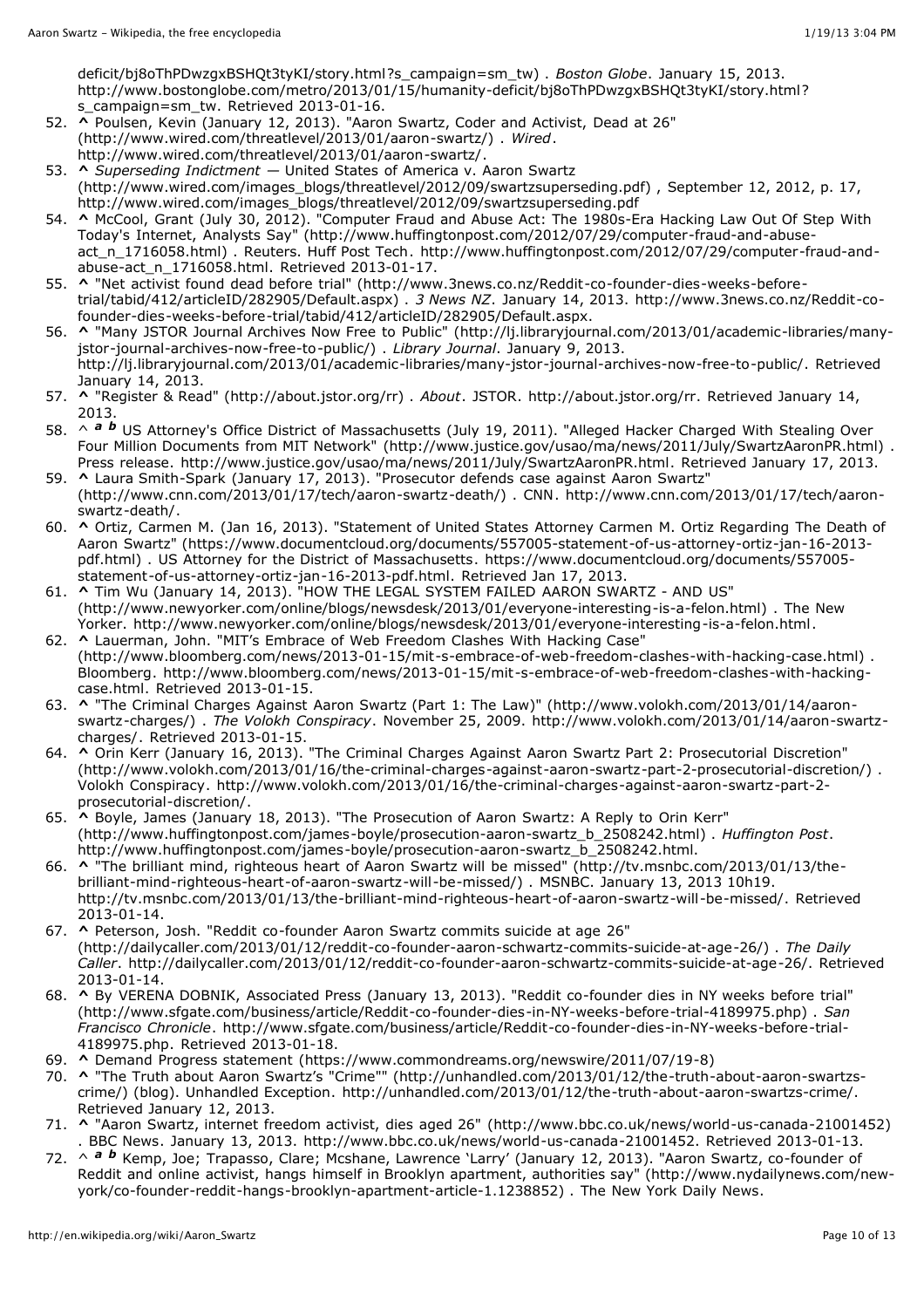<http://www.nydailynews.com/new-york/co-founder-reddit-hangs-brooklyn-apartment-article-1.1238852>. Retrieved January 12, 2013. "The 26-year-old Swartz was facing trial next month in a controversial computer-hacking case. He left no note before his apparent Friday morning suicide inside the seventh-floor apartment on Sullivan St., police sources said"

- 73. ^ *[a](http://en.wikipedia.org/wiki/Aaron_Swartz#cite_ref-CBS_20120112_73-0) [b](http://en.wikipedia.org/wiki/Aaron_Swartz#cite_ref-CBS_20120112_73-1)* "Co-founder of Reddit Aaron Swartz found dead" [\(http://www.cbsnews.com/8301-205\\_162-57563656/co](http://www.cbsnews.com/8301-205_162-57563656/co-founder-of-reddit-aaron-swartz-found-dead/)founder-of-reddit-aaron-swartz-found-dead/) . *News*. CBS. [http://www.cbsnews.com/8301-205\\_162-57563656/co](http://www.cbsnews.com/8301-205_162-57563656/co-founder-of-reddit-aaron-swartz-found-dead/)founder-of-reddit-aaron-swartz-found-dead/. Retrieved January 12, 2013.
- 74. **[^](http://en.wikipedia.org/wiki/Aaron_Swartz#cite_ref-NYT2013_74-0)** Schwartz, John (January 12, 2013). "Internet Activist, a Creator of RSS, Is Dead at 26, Apparently a Suicide" [\(http://www.nytimes.com/2013/01/13/technology/aaron-swartz-internet-activist-dies-at-26.html\) .](http://www.nytimes.com/2013/01/13/technology/aaron-swartz-internet-activist-dies-at-26.html) The New York Times. <http://www.nytimes.com/2013/01/13/technology/aaron-swartz-internet-activist-dies-at-26.html>. Retrieved 2013-01-13.
- 75. ^ *[a](http://en.wikipedia.org/wiki/Aaron_Swartz#cite_ref-lessig-obituary_75-0) [b](http://en.wikipedia.org/wiki/Aaron_Swartz#cite_ref-lessig-obituary_75-1)* Lessig, Lawrence (January 12, 2013). "Prosecutor as bully" [\(http://lessig.tumblr.com/post/40347463044/prosecutor-as-bully\)](http://lessig.tumblr.com/post/40347463044/prosecutor-as-bully) . [http://lessig.tumblr.com/post/40347463044/prosecutor-as-bully.](http://lessig.tumblr.com/post/40347463044/prosecutor-as-bully) Retrieved January 12, 2013.
- 76. **[^](http://en.wikipedia.org/wiki/Aaron_Swartz#cite_ref-76)** Gustin, Sam (January 14, 2013). "MIT orders review of Aaron Swartz suicide as soul searching begins" [\(http://business.time.com/2013/01/14/mit-orders-review-of-aaron-swartz-suicide-as-soul-searching-begins/\)](http://business.time.com/2013/01/14/mit-orders-review-of-aaron-swartz-suicide-as-soul-searching-begins/) . *Time*. <http://business.time.com/2013/01/14/mit-orders-review-of-aaron-swartz-suicide-as-soul-searching-begins/>. Retrieved January 16, 2013.
- 77. ^ *[a](http://en.wikipedia.org/wiki/Aaron_Swartz#cite_ref-remember_77-0) [b](http://en.wikipedia.org/wiki/Aaron_Swartz#cite_ref-remember_77-1) [c](http://en.wikipedia.org/wiki/Aaron_Swartz#cite_ref-remember_77-2)* "Remember Aaron Swartz" [\(http://www.webcitation.org/6DdbeYyVO\)](http://www.webcitation.org/6DdbeYyVO) . Tumblr. Archived from the original [\(http://rememberaaronsw.tumblr.com/post/40372208044/official-statement-from-the-family-and-partner-of-aaron\)](http://rememberaaronsw.tumblr.com/post/40372208044/official-statement-from-the-family-and-partner-of-aaron) on January 13, 2013. <http://www.webcitation.org/6DdbeYyVO>. Retrieved January 12, 2013.
- 78. **[^](http://en.wikipedia.org/wiki/Aaron_Swartz#cite_ref-78)** Doctorow, Cory (January 12, 2013), "RIP, Aaron Swartz" (http://boingboing.net/2013/01/12/rip-aaronswartz.html) , *Boing Boing*, <http://boingboing.net/2013/01/12/rip-aaron-swartz.html>
- 79. **[^](http://en.wikipedia.org/wiki/Aaron_Swartz#cite_ref-79)** Gallardo, Michelle, Janurary 15, 2013, Aaron Swartz, Reddit co-founder, remembered at funeral [\(http://abclocal.go.com/wls/story?section=news/local&id=8955254\)](http://abclocal.go.com/wls/story?section=news/local&id=8955254) , ABC News. Retrieved January 15, 2013
- 80. **[^](http://en.wikipedia.org/wiki/Aaron_Swartz#cite_ref-80)** Thomas, Owen (Jan 12, 2013, 18h21). "Family of Aaron Swartz Blames MIT, Prosecutors For His Death" [\(http://www.businessinsider.com/statement-family-aaron-swartz-2013-1\)](http://www.businessinsider.com/statement-family-aaron-swartz-2013-1) . Business insider. [http://www.businessinsider.com/statement-family-aaron-swartz-2013-1.](http://www.businessinsider.com/statement-family-aaron-swartz-2013-1) Retrieved 2013-01-15.
- 81. **[^](http://en.wikipedia.org/wiki/Aaron_Swartz#cite_ref-81) "Aaron Swartz Memorial Ice Cream Social Hour Free Software Foundation working together for free software"** [\(http://www.fsf.org/events/20130118-aaron-swartz-memorial-ice-cream-social-hour\)](http://www.fsf.org/events/20130118-aaron-swartz-memorial-ice-cream-social-hour) . Fsf.org.
- [http://www.fsf.org/events/20130118-aaron-swartz-memorial-ice-cream-social-hour.](http://www.fsf.org/events/20130118-aaron-swartz-memorial-ice-cream-social-hour) Retrieved 2013-01-18.
- 82. **[^](http://en.wikipedia.org/wiki/Aaron_Swartz#cite_ref-82)** "Aaron Swartz NYC Memorial Service Eventbrite" [\(http://aaronswnyc.eventbrite.com/\)](http://aaronswnyc.eventbrite.com/) Aaronswnyc.eventbrite.com. May 12, 1993. <http://aaronswnyc.eventbrite.com/>. Retrieved 2013-01-18.
- 83. **[^](http://en.wikipedia.org/wiki/Aaron_Swartz#cite_ref-83)** Cory Doctorow at 1:20 pm Thu, Jan 17. "Aaron Swartz memorial in NYC this Saturday" [\(http://boingboing.net/2013/01/17/aaron-swartz-memorial-in-nyc-t.html\)](http://boingboing.net/2013/01/17/aaron-swartz-memorial-in-nyc-t.html) . Boing Boing. [http://boingboing.net/2013/01/17/aaron-swartz-memorial-in-nyc-t.html.](http://boingboing.net/2013/01/17/aaron-swartz-memorial-in-nyc-t.html) Retrieved 2013-01-18.
- 84. **[^](http://en.wikipedia.org/wiki/Aaron_Swartz#cite_ref-84)** "Memorial for Aaron Swartz | Internet Archive Blogs" (http://blog.archive.org/2013/01/15/memorial-for-aaronswartz/) . Blog.archive.org. [http://blog.archive.org/2013/01/15/memorial-for-aaron-swartz/.](http://blog.archive.org/2013/01/15/memorial-for-aaron-swartz/) Retrieved 2013-01-18.
- 85. **[^](http://en.wikipedia.org/wiki/Aaron_Swartz#cite_ref-85)** Murphey, Shelly, *US attorney's husband stirs Twitter storm on Swartz case*, [\(http://bostonglobe.com/metro/2013/01/16/attorney-husband-causes-backlash-twitter-with-posts-hacker](http://bostonglobe.com/metro/2013/01/16/attorney-husband-causes-backlash-twitter-with-posts-hacker-suicide/3Vm20xBaXXtYk6KgolSUxO/story.html)suicide/3Vm20xBaXXtYk6KgolSUxO/story.html) The [Boston](http://en.wikipedia.org/wiki/The_Boston_Globe) Globe, January 16, 2013.. Retrieved January 17, 2013.
- 86. **[^](http://en.wikipedia.org/wiki/Aaron_Swartz#cite_ref-86)** Pierce, Charles P. (January 17, 2013). "Still More About The Death Of Aaron Swartz" [\(http://www.esquire.com/blogs/politics/aaron-swartz-case-011713\)](http://www.esquire.com/blogs/politics/aaron-swartz-case-011713) , *[Esquire](http://en.wikipedia.org/wiki/Esquire)*. Retrieved January 18, 2013.
- 87. **[^](http://en.wikipedia.org/wiki/Aaron_Swartz#cite_ref-87)** "On humanity, a big failure in Aaron Swartz case" [\(http://www.bostonglobe.com/metro/2013/01/15/humanity](http://www.bostonglobe.com/metro/2013/01/15/humanity-deficit/bj8oThPDwzgxBSHQt3tyKI/story.html)deficit/bj8oThPDwzgxBSHQt3tyKI/story.html) , Kevin Cullen, *The [Boston](http://en.wikipedia.org/wiki/The_Boston_Globe) Globe*, January 15, 2013. Retrieved January 19, 2013.
- 88. **[^](http://en.wikipedia.org/wiki/Aaron_Swartz#cite_ref-LAT20130115_88-0)** Muskal, Michael (January 15, 2013). "Aaron Swartz was 'killed by the government,' father tells mourners" [\(http://www.latimes.com/news/nation/nationnow/la-na-nn-aaron-swartz-funeral-eulogy-father-](http://www.latimes.com/news/nation/nationnow/la-na-nn-aaron-swartz-funeral-eulogy-father-20130115,0,648108.story)20130115,0,648108.story) . *Los Angeles Times*. [http://www.latimes.com/news/nation/nationnow/la-na-nn-aaron](http://www.latimes.com/news/nation/nationnow/la-na-nn-aaron-swartz-funeral-eulogy-father-20130115,0,648108.story)swartz-funeral-eulogy-father-20130115,0,648108.story. Retrieved 2013-01-16.
- 89. **[^](http://en.wikipedia.org/wiki/Aaron_Swartz#cite_ref-89)** "Tom Dolan, Husband of Aaron Swartz's Prosecutor" [\(http://www.huffingtonpost.com/2013/01/15/tom-dolan](http://www.huffingtonpost.com/2013/01/15/tom-dolan-aaron-swartz_n_2479980.html)aaron-swartz\_n\_2479980.html) , *Huffington Post*, 2013‐1‐15, [http://www.huffingtonpost.com/2013/01/15/tom](http://www.huffingtonpost.com/2013/01/15/tom-dolan-aaron-swartz_n_2479980.html)dolan-aaron-swartz\_n\_2479980.html, retrieved January 16, 2013
- 90. **[^](http://en.wikipedia.org/wiki/Aaron_Swartz#cite_ref-90)** *Petition against Carmen Ortiz*, White house
- 91. **[^](http://en.wikipedia.org/wiki/Aaron_Swartz#cite_ref-91)** McCullagh, Declan, *Prosecutor in Aaron Swartz 'hacking' case comes under fire*, (http://news.cnet.com/8301- [13578\\_3-57564212-38/prosecutor-in-aaron-swartz-hacking-case-comes-under-fire/\)](http://news.cnet.com/8301-13578_3-57564212-38/prosecutor-in-aaron-swartz-hacking-case-comes-under-fire/) [CNet](http://en.wikipedia.org/wiki/CNet), January 15, 2013.. Retrieved January 17, 2013.
- 92. **[^](http://en.wikipedia.org/wiki/Aaron_Swartz#cite_ref-92)** Stout, Matt, *Ortiz: We never intended full penalty for Swartz*, [\(http://bostonherald.com/news\\_opinion/local\\_coverage/2013/01/ortiz\\_we\\_never\\_intended\\_full\\_penalty\\_swartz\)](http://bostonherald.com/news_opinion/local_coverage/2013/01/ortiz_we_never_intended_full_penalty_swartz) The Boston Herald, January 17, 2013.. Retrieved January 17, 2013.
- 93. **[^](http://en.wikipedia.org/wiki/Aaron_Swartz#cite_ref-93)** Barnes, James, *Hacker's suicide linked to 'overzealous' prosecutors*, The Global Legal Post, 15 January 2013. [\(http://www.globallegalpost.com/big-stories/hackers-suicide-linked-to-overzealous-prosecutors-37383540/\)](http://www.globallegalpost.com/big-stories/hackers-suicide-linked-to-overzealous-prosecutors-37383540/) . Retrieved January 17, 2013.
- 94. **[^](http://en.wikipedia.org/wiki/Aaron_Swartz#cite_ref-94)** [http://www.economist.com/news/obituary/21569674-aaron-swartz-computer-programmer-and-activist](http://www.economist.com/news/obituary/21569674-aaron-swartz-computer-programmer-and-activist-committed-suicide-january-11th-aged-26-aaron)committed-suicide-january-11th-aged-26-aaron Aaron Swartz
- 95. **[^](http://en.wikipedia.org/wiki/Aaron_Swartz#cite_ref-95)** "PDF Tribute to Aaron Swartz Attracts Roughly 1,500 Links To Copyright-Protected Research" [\(http://techcrunch.com/2013/01/13/pdf-tribute/\)](http://techcrunch.com/2013/01/13/pdf-tribute/) . [TechCrunch.](http://en.wikipedia.org/wiki/TechCrunch) January 13, 2013. [http://techcrunch.com/2013/01/13/pdf-tribute/.](http://techcrunch.com/2013/01/13/pdf-tribute/) Retrieved 2013-01-16.
- 96. **[^](http://en.wikipedia.org/wiki/Aaron_Swartz#cite_ref-96)** "PDF Tribute" [\(http://pdftribute.net\)](http://pdftribute.net/) . [http://pdftribute.net.](http://pdftribute.net/) Retrieved 2013-01-15.
- 97. **[^](http://en.wikipedia.org/wiki/Aaron_Swartz#cite_ref-97)** Cutler, Kim-Mai. "PDF Tribute to Aaron Swartz Attracts Roughly 1,500 Links To [Copyright-Protected](http://techcrunch.com/2013/01/13/pdf-tribute/) Research"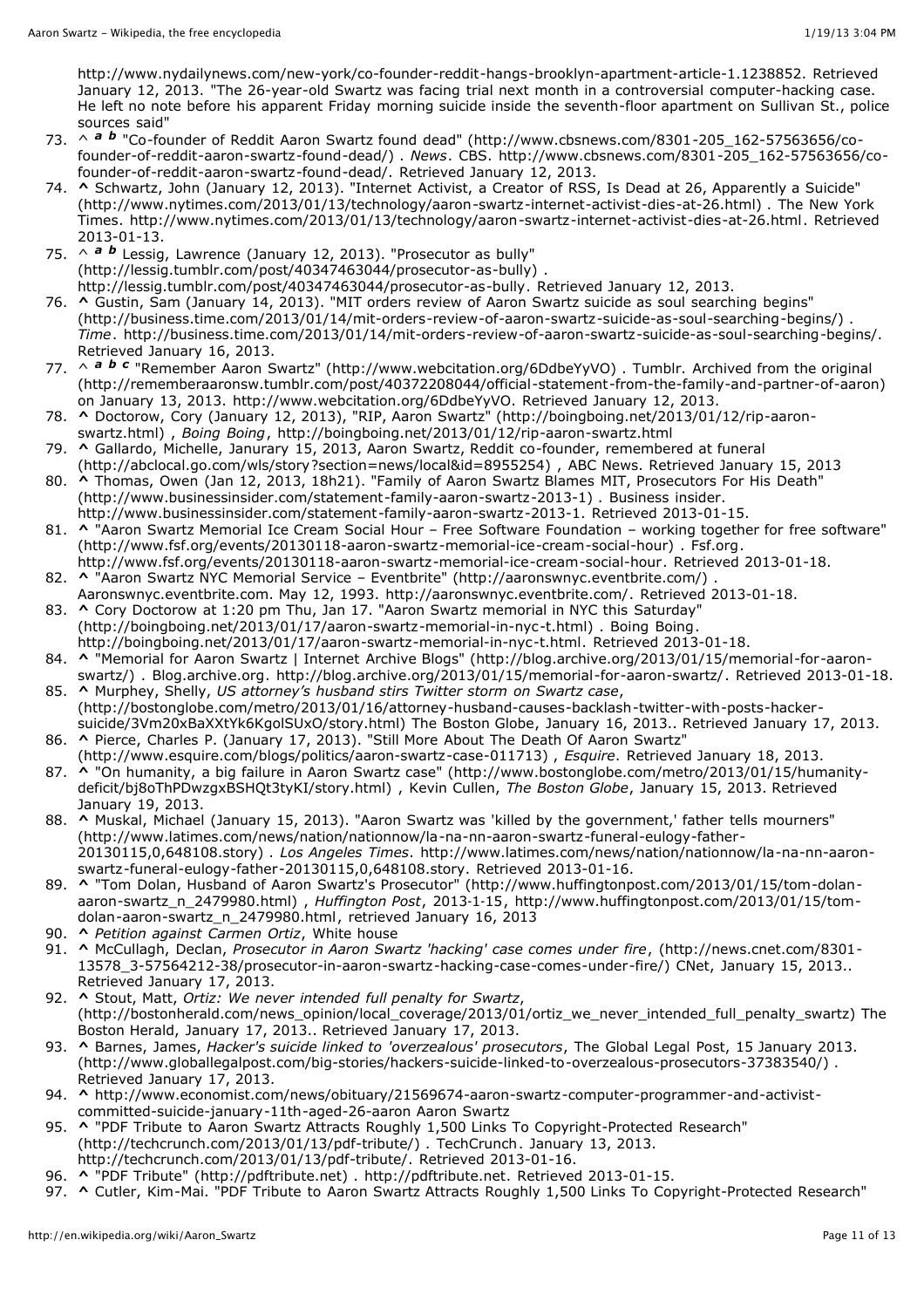[\(http://techcrunch.com/2013/01/13/pdf-tribute/\)](http://techcrunch.com/2013/01/13/pdf-tribute/) . [TechCrunch.](http://en.wikipedia.org/wiki/TechCrunch) [http://techcrunch.com/2013/01/13/pdf-tribute/.](http://techcrunch.com/2013/01/13/pdf-tribute/) Retrieved January 14, 2013.

- 98. **[^](http://en.wikipedia.org/wiki/Aaron_Swartz#cite_ref-98)** Musil, Steven. "Researchers honor Swartz's memory with PDF protest" (http://news.cnet.com/8301-1023\_3- [57563701-93/researchers-honor-swartzs-memory-with-pdf-protest/\)](http://news.cnet.com/8301-1023_3-57563701-93/researchers-honor-swartzs-memory-with-pdf-protest/) . CNet [News.](http://en.wikipedia.org/wiki/CNet_News) http://news.cnet.com/8301- [1023\\_3-57563701-93/researchers-honor-swartzs-memory-with-pdf-protest/.](http://news.cnet.com/8301-1023_3-57563701-93/researchers-honor-swartzs-memory-with-pdf-protest/) Retrieved January 14, 2013.
- 99. **[^](http://en.wikipedia.org/wiki/Aaron_Swartz#cite_ref-99)** Staff, Slate V (January 14, 2013). "Aaron Swartz death: #pdftribute hashtag aggregates copyrighted articles released online in tribute to internet activist" [\(http://www.slate.com/blogs/the\\_slatest/2013/01/14/aaron\\_swartz\\_death\\_pdftribute\\_hashtag\\_aggregates\\_copyright](http://www.slate.com/blogs/the_slatest/2013/01/14/aaron_swartz_death_pdftribute_hashtag_aggregates_copyrighted_articles_released.html) ed\_articles\_released.html) . *Slate*. [http://www.slate.com/blogs/the\\_slatest/2013/01/14/aaron\\_swartz\\_death\\_pdftribute\\_hashtag\\_aggregates\\_copyrighte](http://www.slate.com/blogs/the_slatest/2013/01/14/aaron_swartz_death_pdftribute_hashtag_aggregates_copyrighted_articles_released.html) d\_articles\_released.html. Retrieved 2013-01-16.
- 100. **[^](http://en.wikipedia.org/wiki/Aaron_Swartz#cite_ref-100)** Petition: "Remove United States District Attorney Carmen Ortiz from office for overreach in the case of Aaron Swartz." [\(http://wh.gov/E3v1\)](http://wh.gov/E3v1)
- 101. **[^](http://en.wikipedia.org/wiki/Aaron_Swartz#cite_ref-101)** Smith, Gerry (January 13, 2013). "Were The Charges Against Internet Activist Aaron Swartz Too Severe?" [\(http://www.huffingtonpost.com/2013/01/13/aaron-swartz-death-\\_n\\_2468879.html\)](http://www.huffingtonpost.com/2013/01/13/aaron-swartz-death-_n_2468879.html) . *Huffington Post*. [http://www.huffingtonpost.com/2013/01/13/aaron-swartz-death-\\_n\\_2468879.html](http://www.huffingtonpost.com/2013/01/13/aaron-swartz-death-_n_2468879.html).
- 102. ^ *[a](http://en.wikipedia.org/wiki/Aaron_Swartz#cite_ref-Hill_102-0) [b](http://en.wikipedia.org/wiki/Aaron_Swartz#cite_ref-Hill_102-1) [c](http://en.wikipedia.org/wiki/Aaron_Swartz#cite_ref-Hill_102-2)* Sasso, Brendan. "Lawmakers slam DOJ prosecution of Swartz as 'ridiculous, absurd'" [\(http://thehill.com/blogs/hillicon-valley/technology/277353-lawmakers-blast-trumped-up-doj-prosecution-of](http://thehill.com/blogs/hillicon-valley/technology/277353-lawmakers-blast-trumped-up-doj-prosecution-of-internet-activist)internet-activist) . *Hillicon Valley*. [The](http://en.wikipedia.org/wiki/Thehill.com) hill. [http://thehill.com/blogs/hillicon-valley/technology/277353-lawmakers](http://thehill.com/blogs/hillicon-valley/technology/277353-lawmakers-blast-trumped-up-doj-prosecution-of-internet-activist)blast-trumped-up-doj-prosecution-of-internet-activist. Retrieved 2013-01-16.
- 103. **[^](http://en.wikipedia.org/wiki/Aaron_Swartz#cite_ref-103)** Musil, Steven (November 30, 2011). "New 'Aaron's Law' aims to alter controversial computer fraud law" [\(http://news.cnet.com/8301-1023\\_3-57564193-93/new-aarons-law-aims-to-alter-controversial-computer-fraud](http://news.cnet.com/8301-1023_3-57564193-93/new-aarons-law-aims-to-alter-controversial-computer-fraud-law/)law/) . *Internet & Media News*. CNET. [http://news.cnet.com/8301-1023\\_3-57564193-93/new-aarons-law-aims-to](http://news.cnet.com/8301-1023_3-57564193-93/new-aarons-law-aims-to-alter-controversial-computer-fraud-law/)alter-controversial-computer-fraud-law/. Retrieved 2013-01-16.
- 104. **[^](http://en.wikipedia.org/wiki/Aaron_Swartz#cite_ref-104)** Greenberg, Andrew 'Andy' (April 18, 2012). "'Aaron's Law' Suggests Reforms To Computer Fraud Act (But Not Enough To Have Protected Aaron Swartz)" (http://www.forbes.com/sites/andygreenberg/2013/01/16/aarons-law[suggests-reforms-to-hacking-acts-but-not-enough-to-have-protected-aaron-swartz/\)](http://www.forbes.com/sites/andygreenberg/2013/01/16/aarons-law-suggests-reforms-to-hacking-acts-but-not-enough-to-have-protected-aaron-swartz/) . *[Forbes](http://en.wikipedia.org/wiki/Forbes)*. [http://www.forbes.com/sites/andygreenberg/2013/01/16/aarons-law-suggests-reforms-to-hacking-acts-but-not](http://www.forbes.com/sites/andygreenberg/2013/01/16/aarons-law-suggests-reforms-to-hacking-acts-but-not-enough-to-have-protected-aaron-swartz/)enough-to-have-protected-aaron-swartz/. Retrieved 2013-01-16.
- 105. ^ *[a](http://en.wikipedia.org/wiki/Aaron_Swartz#cite_ref-Huffington.2C_15-01-13_105-0) [b](http://en.wikipedia.org/wiki/Aaron_Swartz#cite_ref-Huffington.2C_15-01-13_105-1)* "Darrell Issa Probing Prosecution of Aaron Swartz, Internet Pioneer Who Killed Himself" [\(http://www.huffingtonpost.com/2013/01/15/darrell-issa-aaron-swartz-\\_n\\_2481450.html\)](http://www.huffingtonpost.com/2013/01/15/darrell-issa-aaron-swartz-_n_2481450.html) . *Huffington Post*. January 15, 2013. [http://www.huffingtonpost.com/2013/01/15/darrell-issa-aaron-swartz-\\_n\\_2481450.html](http://www.huffingtonpost.com/2013/01/15/darrell-issa-aaron-swartz-_n_2481450.html). Retrieved 2013- 01-16.
- 106. **[^](http://en.wikipedia.org/wiki/Aaron_Swartz#cite_ref-106)** [http://www.cornyn.senate.gov/public/?a=Files.Serve&File\\_id=74c0afb3-1bc2-49f5-9150-0a8f004ef438](http://www.cornyn.senate.gov/public/?a=Files.Serve&File_id=74c0afb3-1bc2-49f5-9150-0a8f004ef438) (pdf)
- 107. **[^](http://en.wikipedia.org/wiki/Aaron_Swartz#cite_ref-107)** [http://www.latimes.com/news/nation/nationnow/la-na-nn-aaron-swartz-congressional-scrutiny-](http://www.latimes.com/news/nation/nationnow/la-na-nn-aaron-swartz-congressional-scrutiny-20130118,0,640020.story)20130118,0,640020.story
- 108. **[^](http://en.wikipedia.org/wiki/Aaron_Swartz#cite_ref-108)** [http://www.huffingtonpost.com/2013/01/18/john-cornyn-eric-holder-aaron-swartz\\_n\\_2505528.html?](http://www.huffingtonpost.com/2013/01/18/john-cornyn-eric-holder-aaron-swartz_n_2505528.html?utm_hp_ref=politics) utm\_hp\_ref=politics
- 109. **[^](http://en.wikipedia.org/wiki/Aaron_Swartz#cite_ref-109)** "Anonymous hacks MIT Web sites to post Aaron Swartz tribute, call to arms" [\(http://www.washingtonpost.com/business/technology/anonymous-hacks-mit-sites-to-post-aaron-swartz-tribute](http://www.washingtonpost.com/business/technology/anonymous-hacks-mit-sites-to-post-aaron-swartz-tribute-call-to-arms/2013/01/14/ff6f706c-5e44-11e2-9940-6fc488f3fecd_print.html)call-to-arms/2013/01/14/ff6f706c-5e44-11e2-9940-6fc488f3fecd\_print.html) . *The Washington Post*. [http://www.washingtonpost.com/business/technology/anonymous-hacks-mit-sites-to-post-aaron-swartz-tribute-call](http://www.washingtonpost.com/business/technology/anonymous-hacks-mit-sites-to-post-aaron-swartz-tribute-call-to-arms/2013/01/14/ff6f706c-5e44-11e2-9940-6fc488f3fecd_print.html)to-arms/2013/01/14/ff6f706c-5e44-11e2-9940-6fc488f3fecd\_print.html. Retrieved 2013-01-13.
- 110. **[^](http://en.wikipedia.org/wiki/Aaron_Swartz#cite_ref-110)** Smith, Gerry (January 15, 2013). "Aaron Swartz Case 'Snowballed Out of MIT's Hands,' Source Says" [\(http://www.huffingtonpost.com/2013/01/15/aaron-swartz-mit\\_n\\_2480627.html\)](http://www.huffingtonpost.com/2013/01/15/aaron-swartz-mit_n_2480627.html) . *Huffington Post*. [http://www.huffingtonpost.com/2013/01/15/aaron-swartz-mit\\_n\\_2480627.html](http://www.huffingtonpost.com/2013/01/15/aaron-swartz-mit_n_2480627.html). Retrieved January 16, 2013.
- 111. **[^](http://en.wikipedia.org/wiki/Aaron_Swartz#cite_ref-111)** "...there was a third cofounder of Reddit, who was..." [\(http://www.reddit.com/r/todayilearned/comments/d2njs/til\\_there\\_was\\_a\\_third\\_cofounder\\_of\\_reddit\\_who\\_was/c0x4](http://www.reddit.com/r/todayilearned/comments/d2njs/til_there_was_a_third_cofounder_of_reddit_who_was/c0x40yz) 0yz) , *Today I learned...*, Reddit, http://www.reddit.com/r/todayilearned/comments/d2nis/til\_there\_was\_a\_third\_cofounder\_of\_reddit\_who\_was/c0x40 yz

# **External links**

- Official website [\(http://www.aaronsw.com/\)](http://www.aaronsw.com/)
- @aaronsw [\(https://twitter.com/aaronsw\)](https://twitter.com/aaronsw) on [Twitter](http://en.wikipedia.org/wiki/Twitter)
- "Official statement from the family and partner of Aaron Swartz"  $\sim$ [\(http://rememberaaronsw.tumblr.com/post/40372208044/official-statement-from-the-family-and-partner](http://rememberaaronsw.tumblr.com/post/40372208044/official-statement-from-the-family-and-partner-of-aaron)of-aaron) , *Remember Aaron Swartz*, Tumblr, [http://rememberaaronsw.tumblr.com/post/40372208044/official-statement-from-the-family-and-partner](http://rememberaaronsw.tumblr.com/post/40372208044/official-statement-from-the-family-and-partner-of-aaron)of-aaron.
- *The Aaron Swartz Collection* [\(http://archive.org/details/aaronsw\)](http://archive.org/details/aaronsw) , [http://archive.org/details/aaronsw.](http://archive.org/details/aaronsw)
- Aaron Swartz [\(http://www.imdb.com/name/nm2290901/\)](http://www.imdb.com/name/nm2290901/) at the Internet Movie [Database](http://en.wikipedia.org/wiki/Internet_Movie_Database)
- Swartz, Aaron (May 21, 2012), "How we stopped SOPA" [\(http://www.youtube.com/watch?v=Fgh2dFngFsg\)](http://www.youtube.com/watch?v=Fgh2dFngFsg) (video), *Freedom to Connect Conference* (keynote speech), [http://www.youtube.com/watch?](http://www.youtube.com/watch?v=Fgh2dFngFsg) v=Fgh2dFngFsg.
- Swartz, Aaron (January 2010) (video), *We can change the world* [\(http://www.youtube.com/watch?](http://www.youtube.com/watch?v=JUt5gjqNI1w)